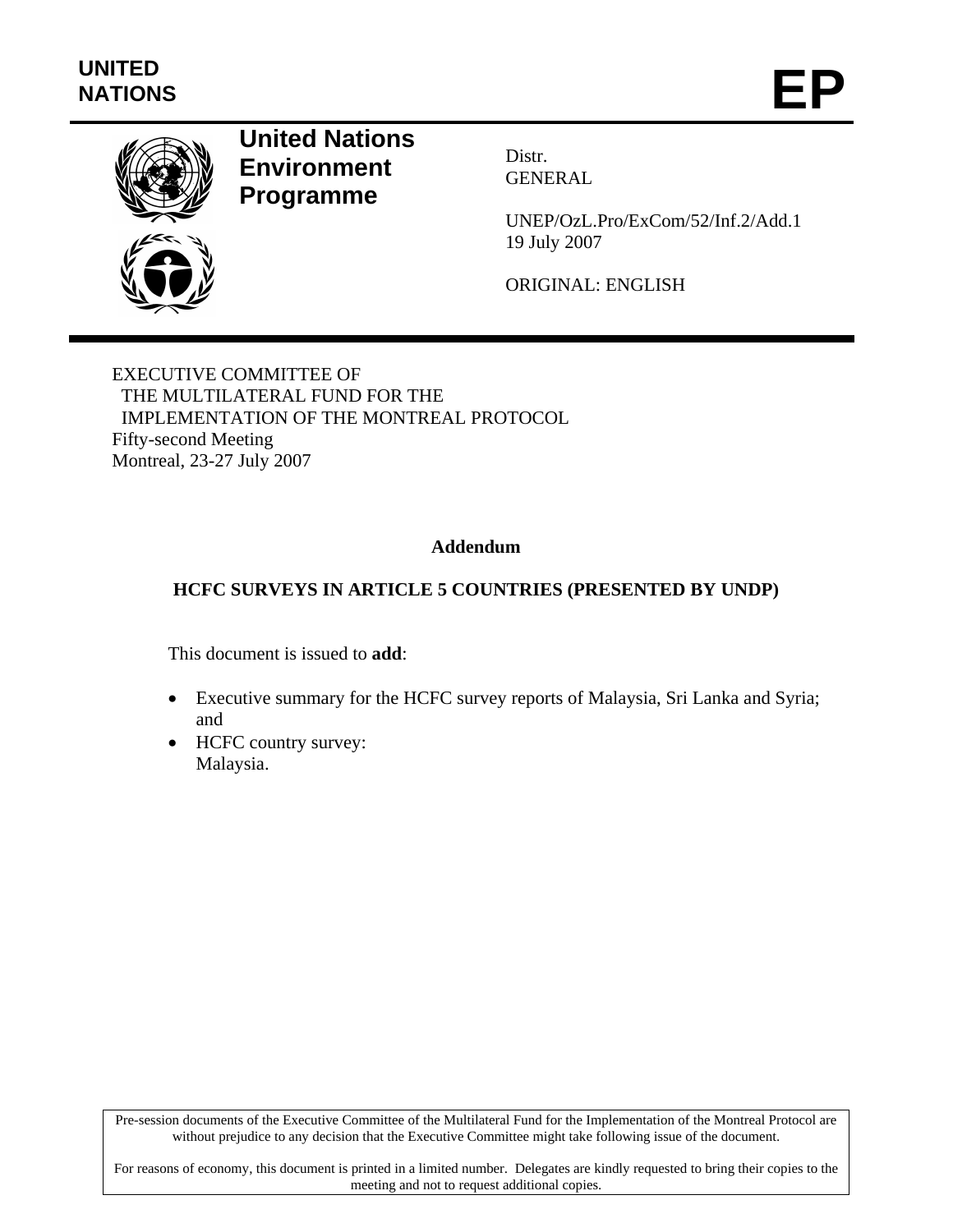# **HCFC SURVEYS IN SELECTED COUNTRIES (Malaysia, Sri Lanka, Syria)**

# **SUMMARY AND PRELIMINARY CONCLUSIONS**

# **APPROACH AND PREPARATION**

1. The Executive Committee of the Multilateral Fund at its  $45<sup>th</sup>$  Meeting, approved activities to be implemented by UNDP, which aimed to conduct limited surveys of HCFC use in selected countries, with a goal of enabling the Executive Committee to establish a national aggregate level of HCFC consumption in the future for these countries, against which projects and activities may be funded. The selected 12 countries were:

| Latin America:  | Argentina, Brazil, Colombia, Mexico, Venezuela |
|-----------------|------------------------------------------------|
| Middle East:    | Lebanon, Syrian Arab Republic                  |
| South Asia:     | India, Islamic Republic of Iran, Sri Lanka     |
| Southeast Asia: | Indonesia, Malaysia                            |

2. To ensure effective coordination of survey activities in this global project and to better address cross-regional issues, UNDP planned the activities to be carried out, using a three-stage process:

- Data collection and survey at the national level
- Compilation and analysis of survey data
- Presentation and reporting of survey data

3. The national-level data collection and survey work was carried out by local consultant entities (either an individual or a company/institution) in consultation with the national Governments. The compilation and analysis of the survey data was carried out through UNDPappointed international experts. The presentation and reporting of survey data was carried out in consultation with the country governments, which in turn ensured the country-level consultations with and validations by national stakeholders such as the HCFC supply and consuming industry.

# **SURVEY METHODOLOGY**

4. The data collection at the national level was initiated through interactions with major producers/suppliers/importers of HCFCs and HCFC-related chemical products and equipment. Industry associations were consulted where available. The current consumption of HCFCs in the various HCFC-consuming sectors, along with the number of HCFC users by sub-sector, was estimated and established.

5. Historical trends in HCFC consumption through various sources (e.g. CP progress data reporting, information from importers, etc.) were then established. Wherever feasible the historical consumption was allocated by sub-sectors. Trends in the future consumption of HCFCs were then projected by applying growth rate calculations based on existing GDP projections as well as individual considerations per sector and substance.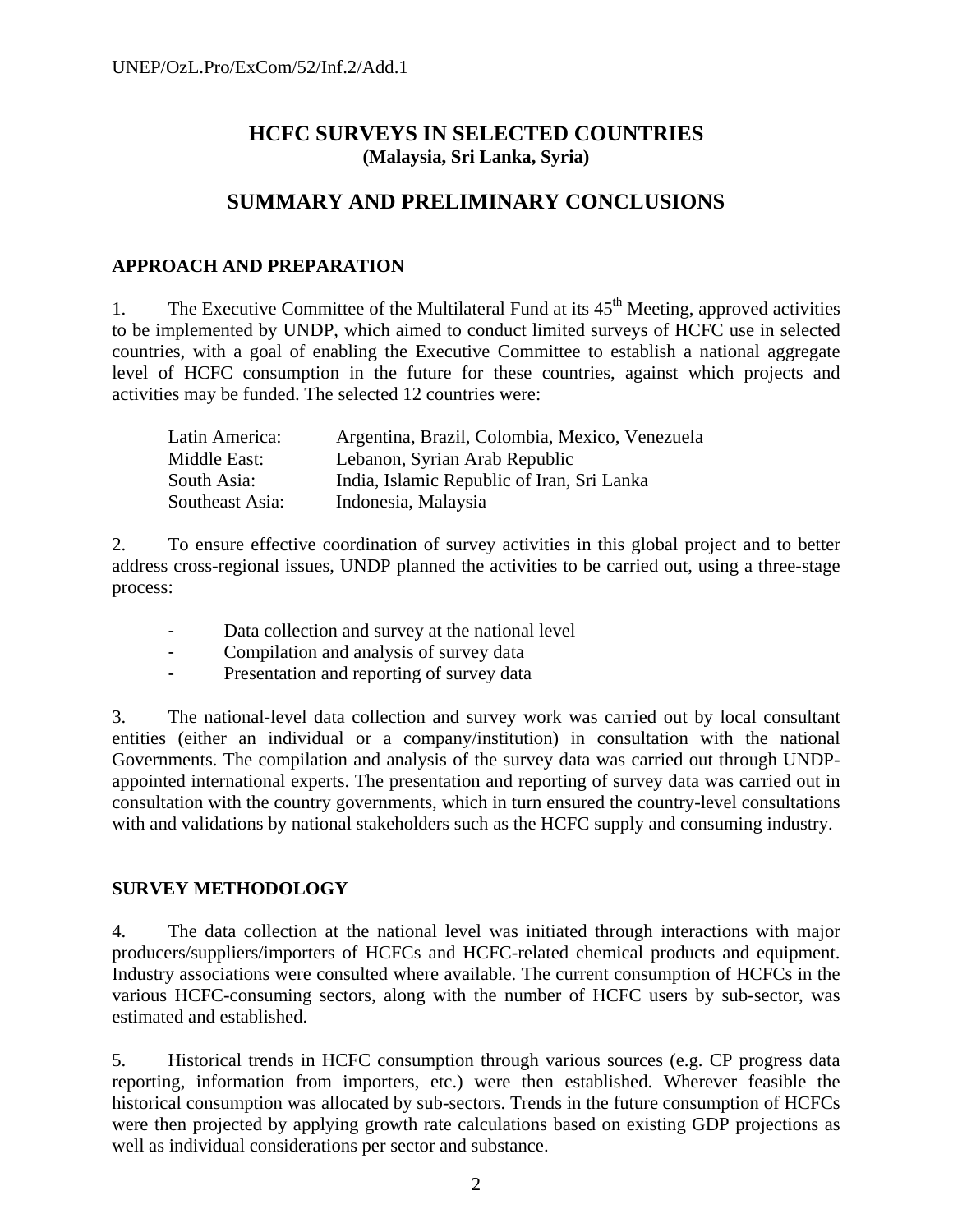٦

6. The national expert entity incorporated these data along with related forecasts, conclusions and recommendations into a draft report following an agreed template. This report was then reviewed by the international expert responsible for the region and subsequently forwarded through MPU to the Government for comments, policy considerations, final validation and endorsement before being submitted to the MLF Secretariat.

7. For the purpose of uniformity and to ensure completeness, following reporting template was developed:

|                 | <b>CONTENTS</b>                                     | <b>EXECUTIVE SUMMARY</b><br><b>LIST OF TABLES</b><br><b>LIST OF FIGURES</b>                                                                                                                                                               |  |  |  |  |
|-----------------|-----------------------------------------------------|-------------------------------------------------------------------------------------------------------------------------------------------------------------------------------------------------------------------------------------------|--|--|--|--|
| 1.              | <b>LIST OF ABBREVIATIONS</b><br><b>INTRODUCTION</b> |                                                                                                                                                                                                                                           |  |  |  |  |
|                 | 1.1<br>1.2<br>1.3                                   | <b>Background</b><br><b>Approach And Preparation</b><br><b>Survey Methodology</b>                                                                                                                                                         |  |  |  |  |
| 2.              |                                                     | <b>OBSERVATIONS</b>                                                                                                                                                                                                                       |  |  |  |  |
|                 | 2.1                                                 | <b>Institutional Framework</b><br>2.1.1 Institutional Arrangements<br>2.1.2 Policies and Regulations                                                                                                                                      |  |  |  |  |
|                 | 2.2                                                 | <b>HCFC Supply Scenario</b><br>2.2.1 Production<br>2.2.2 Exports<br>2.2.3 Imports<br>2.2.4 Distribution and Supply Chain                                                                                                                  |  |  |  |  |
|                 | 2.3                                                 | <b>HCFC Consumption</b><br>2.3.1 Aerosols Sector<br>2.3.2 Foams Sector<br>2.3.3 Firefighting Sector<br>2.3.4 Refrigeration and Air Conditioning Sector<br>Solvents Sector<br>2.3.5<br>2.3.6<br>Summary and Conclusions                    |  |  |  |  |
| 3.              | <b>ANALYSIS</b>                                     |                                                                                                                                                                                                                                           |  |  |  |  |
|                 | 3.1<br>3.2<br>3.3<br>3.4<br>3.5<br>3.6<br>3.7       | <b>Demand Forecasts</b><br><b>Availability and Prices</b><br><b>Technology</b><br><b>Environmental Impact</b><br><b>Compliance Challenges And Opportunities</b><br><b>Potential Compliance Measures</b><br><b>Summary And Conclusions</b> |  |  |  |  |
| <b>ANNEXES</b>  |                                                     |                                                                                                                                                                                                                                           |  |  |  |  |
| <b>Annex-1:</b> |                                                     | <b>Information on HCFC Consuming Enterprises</b>                                                                                                                                                                                          |  |  |  |  |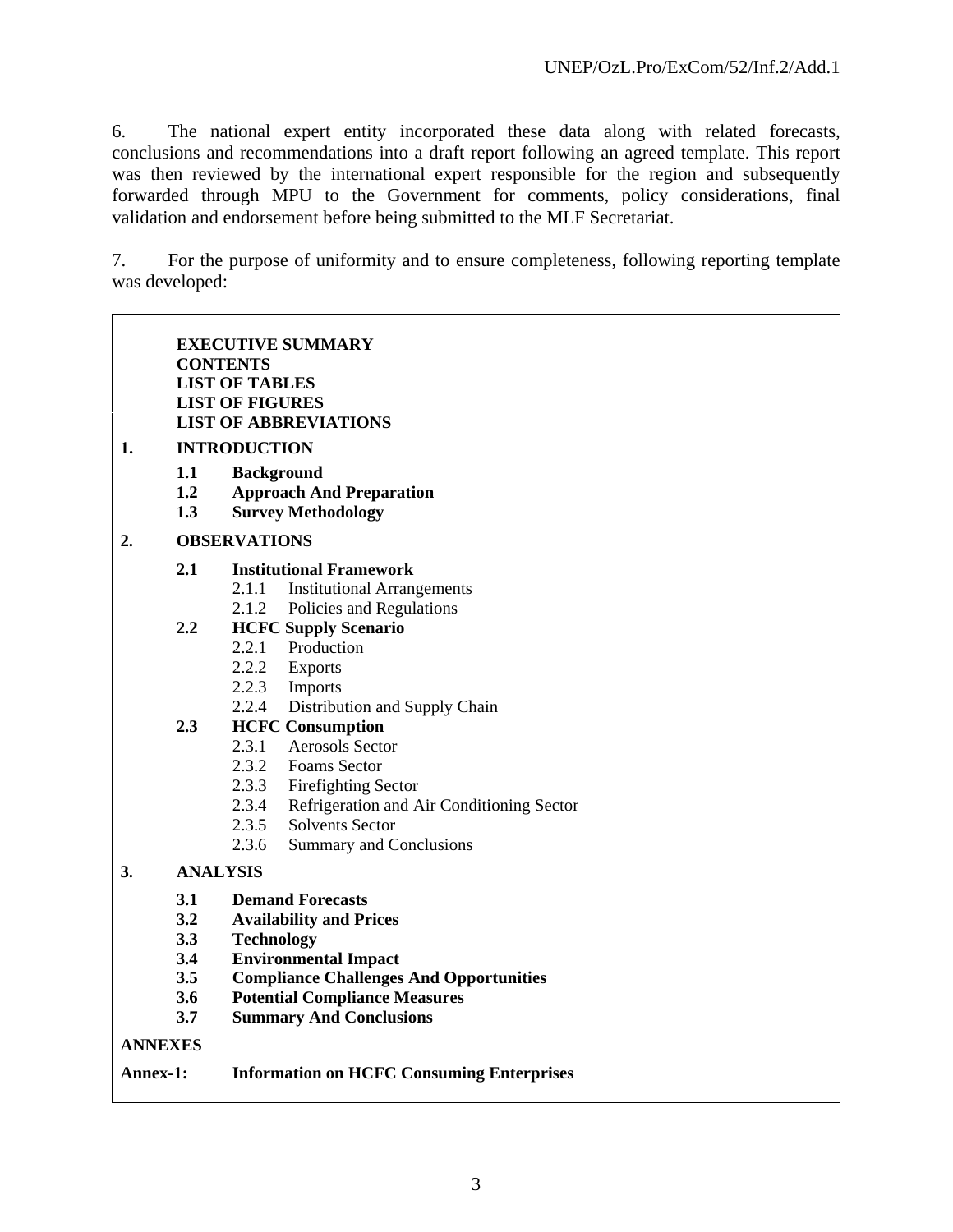# **CURRENT STATUS**

8. Nine out of the twelve countries completed the survey process and the HCFC Survey Reports for these nine countries (Argentina, Brazil, Colombia, Mexico, Venezuela, Islamic Republic of Iran, Lebanon, India and Indonesia) were submitted to and reviewed by the Executive Committee at its  $51<sup>st</sup>$  Meeting held in March 2007. The remaining three countries (Malaysia, Sri Lanka and Syrian Arab Republic) have now completed the survey process, and their Survey Reports are submitted to the 52nd Executive Committee Meeting for review and consideration.

# **OBSERVATIONS**

## **Institutional Frameworks**

9. The descriptions of the existing institutional frameworks shows the progress participants have made in managing CFCs. It is considered feasible to apply these frameworks with certain adjustments to managing HCFCs. With respect to regulations, the existing regulations governing CFCs can be adapted to cover HCFCs. With respect to enforcement of regulations, the existing pool of enforcement officials trained during the course of implementation of CFC phase-out programmes, can be deployed for enforcement of regulations pertaining to HCFCs if and when such regulations evolve, with minimal additional inputs.

10. The participating countries appear prepared to take up these tasks from regulatory and managerial perspectives.

# **HCFC Supply Scenario**

11. The HCFC consumption is calculated using the formula:

 $Consumption = Production + Imports - Exports.$ 

12. The countries do not have indigenous production of HCFCs, nor do they report exports. HCFC import and consumption data has been provided for the period 1996-2005 (Malaysia) and 1999-2005 (Sri Lanka and Syria). The import and consumption figures are generally consistent with the Article-7 and Country Programme Progress data reporting.

13. HCFC imports occur through importers who are registered, authorized or otherwise known. HCFCs are distributed to consumers through secondary distributors or retailers and occasionally directly by importers.

14. There is currently no reporting or registration requirement specifically for HCFCs for importers, distributors, retailers and consumers in the three countries.

# **HCFC Consumption**

15. HCFC consumption patterns by substance show the following distribution (2005) in the three countries: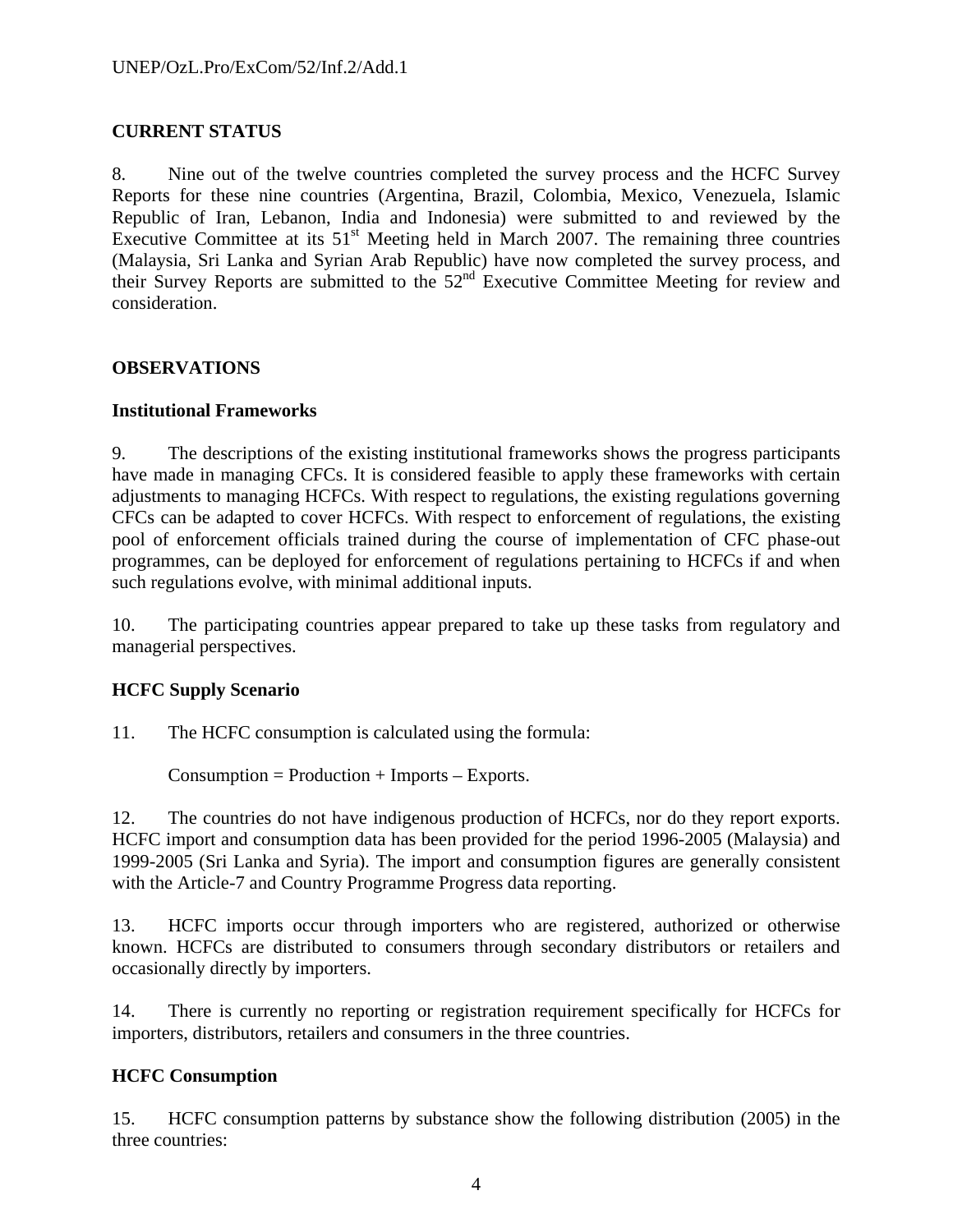| Country        | $HCFC-22 (%)$ | $HCFC-141b (%)$ | Other HCFCs $(\% )$ | Total (metric tonnes) |
|----------------|---------------|-----------------|---------------------|-----------------------|
| Malaysia       | 80            | 10              |                     | 5,635                 |
| Sri Lanka      | QQ            | 0.9             |                     | 225                   |
| Syria          |               |                 |                     | 757                   |
| <b>Overall</b> | 80            | ١q              |                     | 6.617                 |

16. The Refrigeration and Air Conditioning Sector was the predominant consumer of HCFCs in the three countries. In 2005, in Malaysia it contributed to over 80% of the overall consumption (the Foams Sector contributed to about 18%), while in Sri Lanka and Syria it contributed to almost 100% of the consumption.

17. In Malaysia, almost 90% of the overall HCFC consumption is reported to originate in manufacturing activities and the balance in servicing. For Sri Lanka, manufacturing activities contributed about 15%, while in Syria, manufacturing activities contributed about 54% to the overall HCFC consumption (all figures for 2005).

# **ANALYSIS**

# **Unconstrained Demand Projections**

18. Unconstrained demand forecasts have been calculated using growth rates either based on past growth rates or expected growth rates based on national/sectoral growth rates using economic indicators. The table below summarizes the unconstrained growth scenario for these three countries:

| <b>Country</b> | 2005               | Growth<br><b>Unconstrained</b> |                  | Growth        |  |
|----------------|--------------------|--------------------------------|------------------|---------------|--|
|                | <b>Consumption</b> | Rate                           | 2015 Consumption | <b>Factor</b> |  |
|                | (metric tonnes)    | $(\%)$                         | (metric tonnes)  | (2015/2005)   |  |
| Malaysia       | 5,635              | 3.90                           | 8,261            | 1.466         |  |
| Sri Lanka      | 225                | 10.00                          | 530              | 2.356         |  |
| Syria          | 757                | 10.00                          | 1,965            | 2.596         |  |
| Total/Avg      | 5,617              | 4.81                           | 10,756           | 1.626         |  |

19. The unconstrained growth scenario indicates a substantial increase in HCFC consumption by 2015, by factors ranging from about 47% to 160% over the 2005 consumption levels.

# **Availability and Prices of HCFCs**

20. None of the three countries report concerns on availability of HCFCs for the foreseeable future. The prices of HCFCs range from US\$ 2.00 to US\$ 4.00, depending on the type of HCFC and have remained steady in the past few years. The HCFC prices are expected to rise either due to inflation or due to increased demand with respect to supply or both. The projections for prices of HCFCs indicate that the HCFC prices would increase by 20-40% by 2015.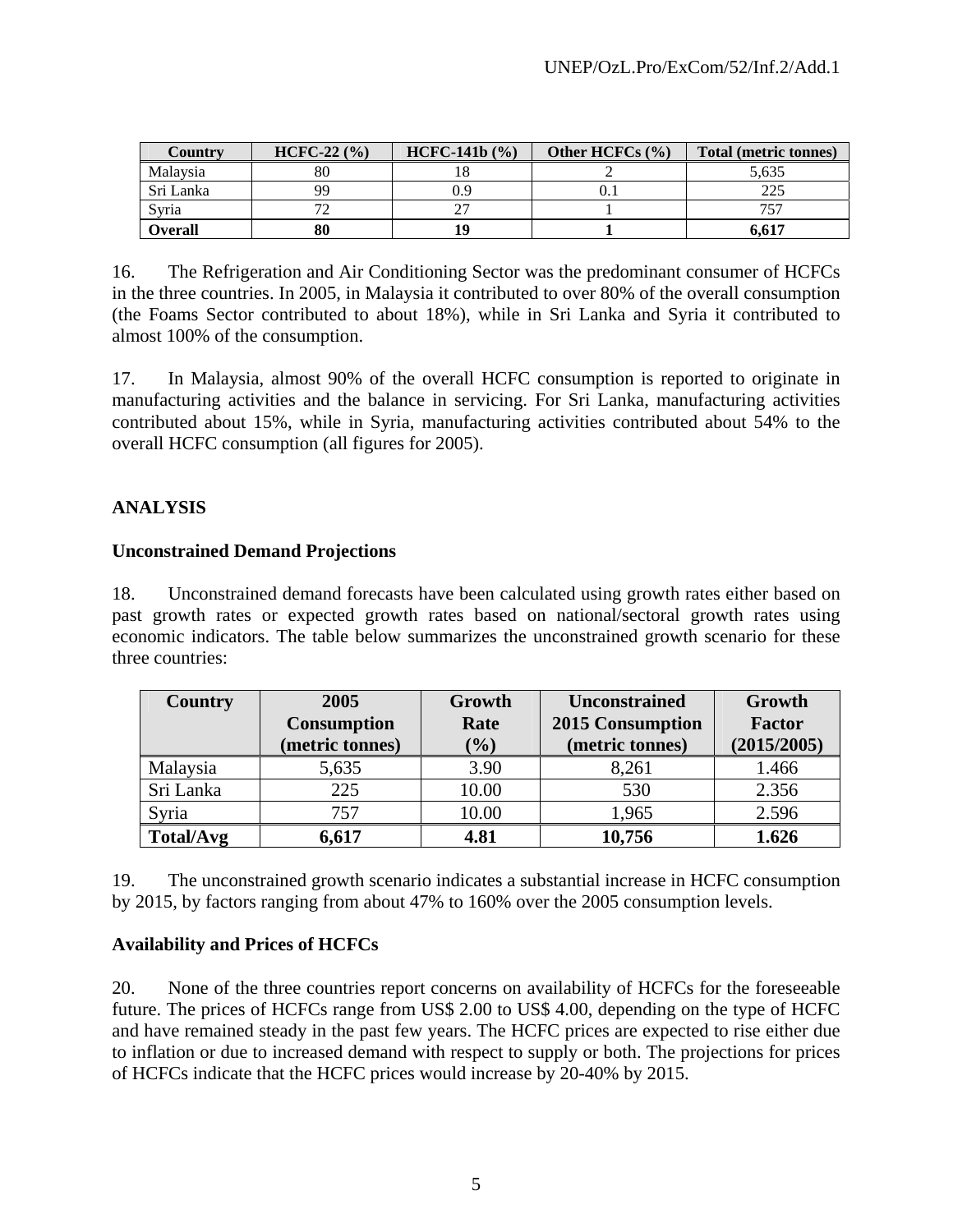# **Technology**

21. While the feasibility of substitute technologies has not been fully evaluated or established at each country level or for each application, the technology overview provided indicates that for most applications, prospective alternatives are identified based on trends in developed countries. For some of those applications (e.g. Foams), alternative technologies seem to be relatively more accessible.

22. Some of the identified alternatives to HCFCs are already available in the markets; however sustainable availability and favorable prices are not yet established. The prices of available substitutes are typically 4-5 times more than those of HCFCs at present.

# **Environmental Impact**

23. The impacts of current and unconstrained consumption of HCFC until 2015, on ozone depletion as well as global warming have been presented. The incremental impacts on ozone depletion and global warming for the three countries, due to unconstrained demand between 2005 and 2015 are tabulated below:

| Country      | <b>Increase in Ozone Depletion</b> | <b>Increase in Global Warming</b> |  |  |
|--------------|------------------------------------|-----------------------------------|--|--|
|              | (ODP tonnes)                       | (Tonnes/Tonne $CO2$ )             |  |  |
| Malaysia     | 170.42                             | 4,072,630                         |  |  |
| Sri Lanka    | 17.04                              | 542,297                           |  |  |
| Syria        | 65.39                              | 1,972,410                         |  |  |
| <b>Total</b> | 252.85                             | 6,587,337                         |  |  |

# **Compliance Challenges and Opportunities**

24. The major challenges in the three countries, which are foreseen as constraints for early conversion from HCFCs to alternatives, are as below:

- Relatively adequate supply of HCFCs at reasonable prices until 2015
- High cost and inadequate availability of alternatives
- Inadequate technical and financial capacity to manage the transition
- Lack of awareness on the impending HCFC controls and available alternatives, as well as their impact on processes, practices and the environment.
- 25. The opportunities to meet the compliance requirements are mentioned as below:
	- Experience gained and lessons learnt in phasing out CFCs
	- Infrastructures established for managing CFC phase-out can be partially applied towards achieving HCFC reductions
	- Technical and financial assistance for managing the transition from HCFCs to substitutes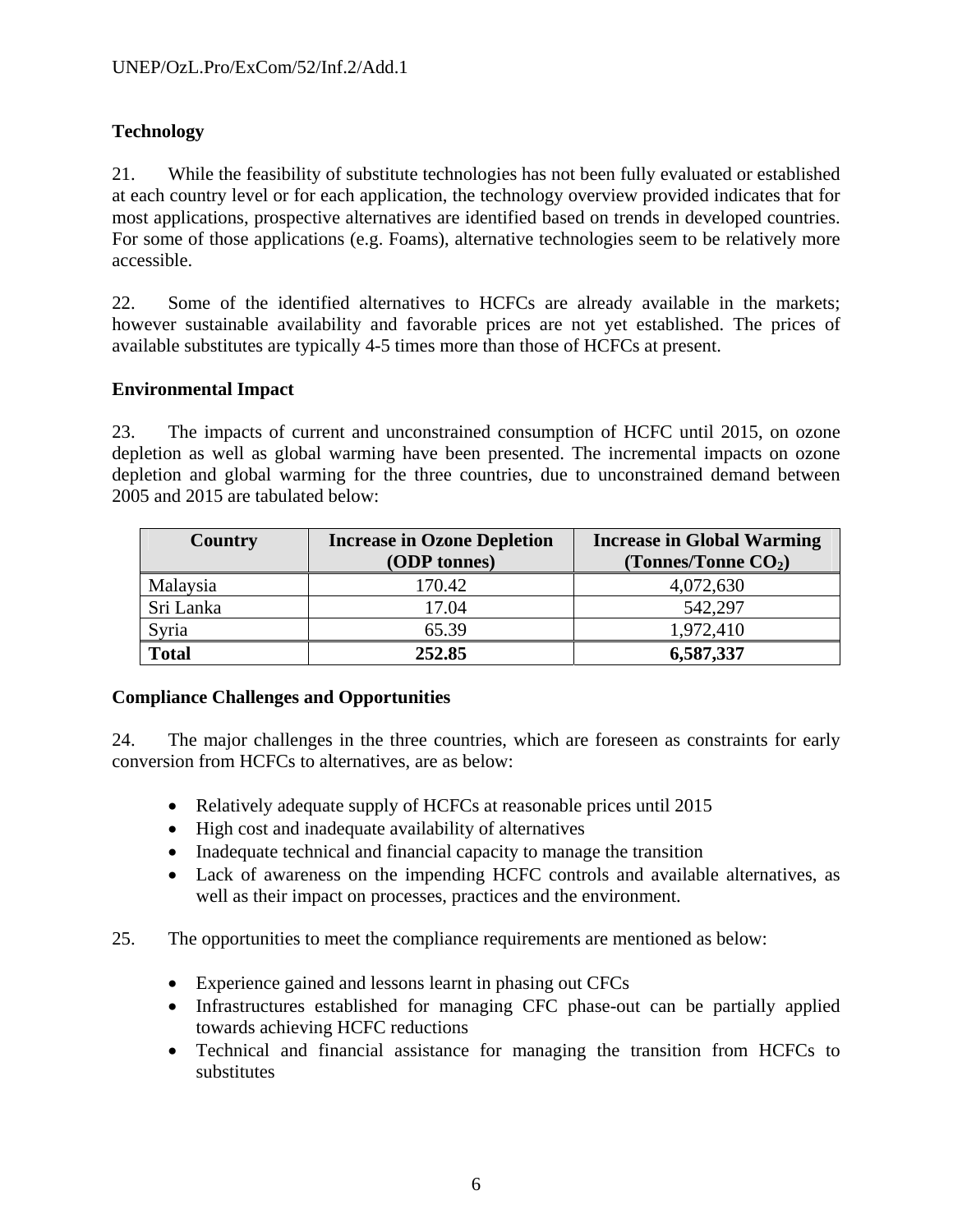# **Potential Compliance Measures**

26. The potential compliance actions mentioned for meeting the 2016 freeze in HCFC consumption include the following:

- Preparation of a comprehensive strategy and action plan for compliance with the freeze in HCFC consumption from 2016
- Prioritize identification of sectors and applications where HCFC demand can be costeffectively reduced at an early date by implementing technology conversions, best practices, conservation, etc.
- Existing infrastructures created for reducing CFC demand could be appropriately leveraged for reducing HCFC demand, through additional equipment inputs and investments, technical assistance, training, capacity-building, etc.
- Promoting use of drop-in substitutes could be promoted to reduce HCFC demand at end-users installations.
- Intensive awareness programmes incorporating compliance obligations, information dissemination on alternative technologies, networking and information exchange and technical assistance, to sensitize stakeholders on the importance of taking early actions for compliance
- Adequate technical assistance and training is provided to stakeholders in the government and industry, to make informed decisions and choices about HCFC reductions and HCFC management.

27. The three countries stress the need for adequate technical and financial assistance to mitigate the incremental costs of these actions.

# **CONCLUSIONS**

28. The broad conclusions of the surveys in these three countries were as below:

- The Refrigeration and Air Conditioning Sector is the predominant consumer of HCFCs, followed by the Foams Sector. HCFC-22 is the dominant substances followed by HCFC-141b.
- Unconstrained demand for HCFCs from 2006 to 2015 would lead to increases over the current consumption ranging from about 47% to 160%. This will have significant impacts on ozone depletion as well as global warming.
- The availability and costs of HCFCs are expected to remain favorable for the foreseeable future. In conjunction with the high prices and uncertain availability of HCFC substitutes, this presents a major constraint in complying with the 2016 freeze. Experience gained in CFC phase-out and the institutional and technical infrastructures created in the process, are seen as major opportunities for meeting with the 2016 freeze on HCFC consumption.
- Potential compliance measures include development of comprehensive countryspecific strategies and action plans for HCFC management and phase-out, prioritizing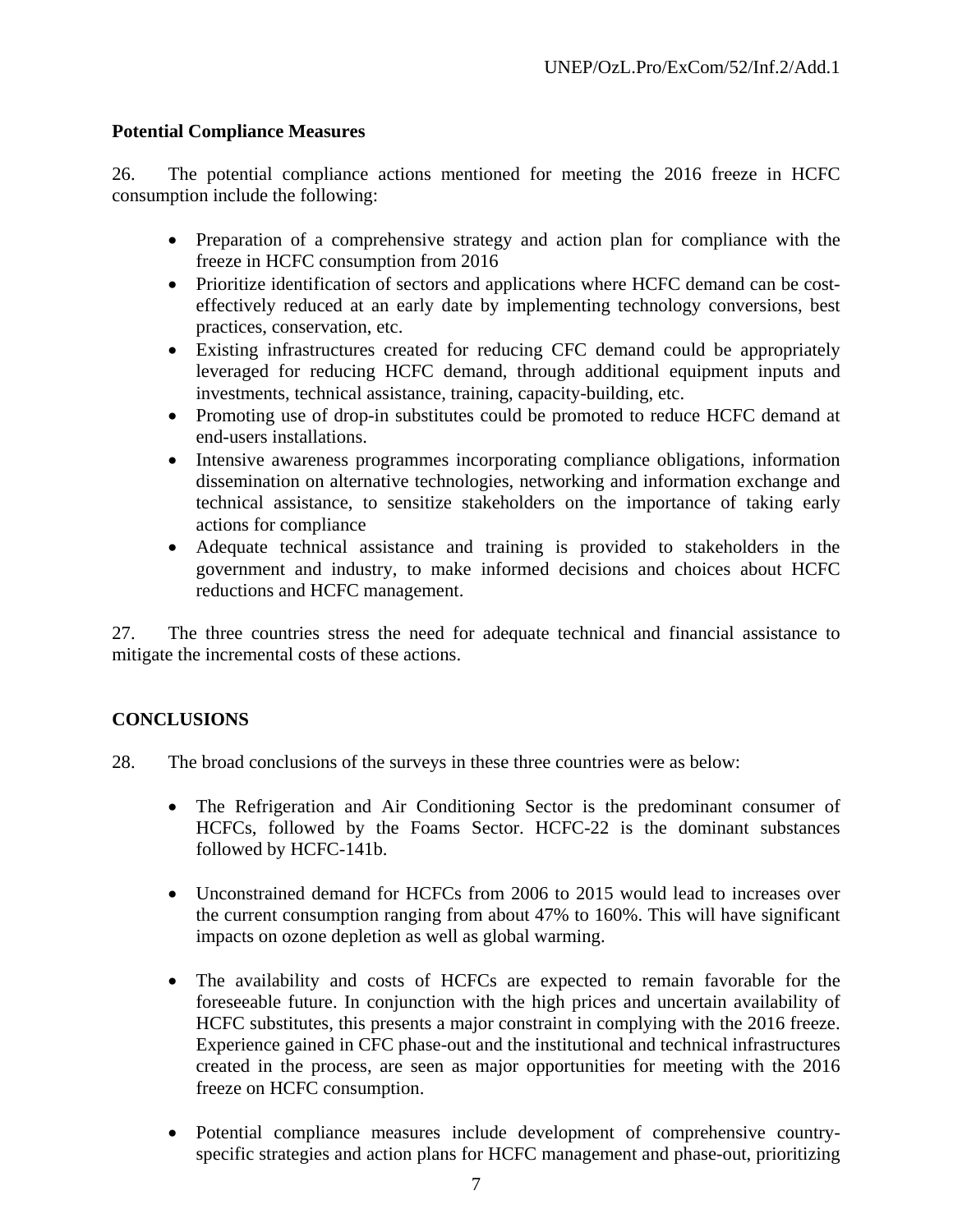sectors and applications where HCFC use reductions can be achieved by technology conversions and drop-in substitutes, promoting awareness, technical assistance and training programmes for stakeholders, etc.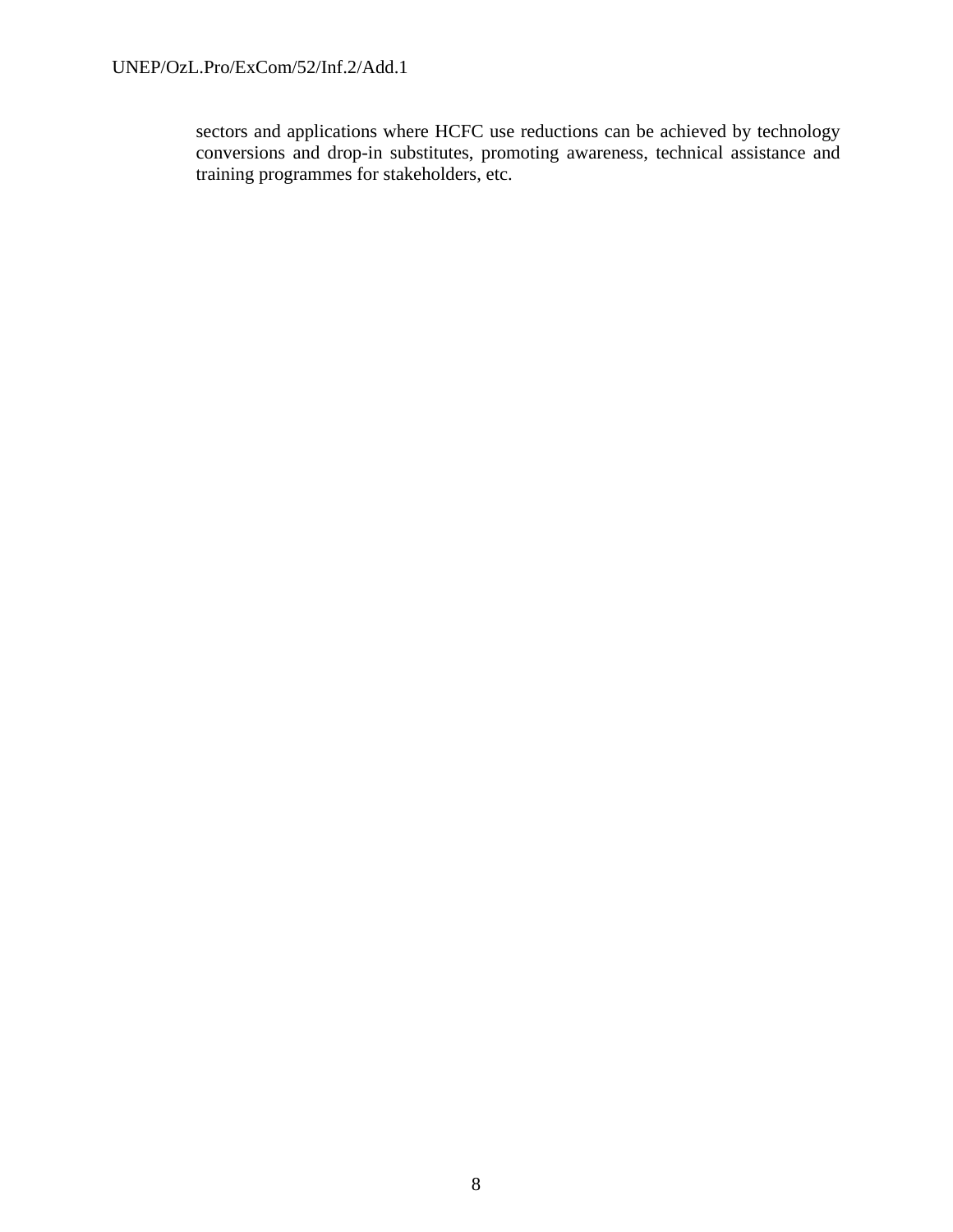# **SURVEY OF HCFCs IN MALAYSIA**

**FINAL REPORT** 

**PREPARED BY** 

**Ozone Protection Section, Department of Environment, Malaysia and United Nations Development Programme (UNDP)**

**July 2007**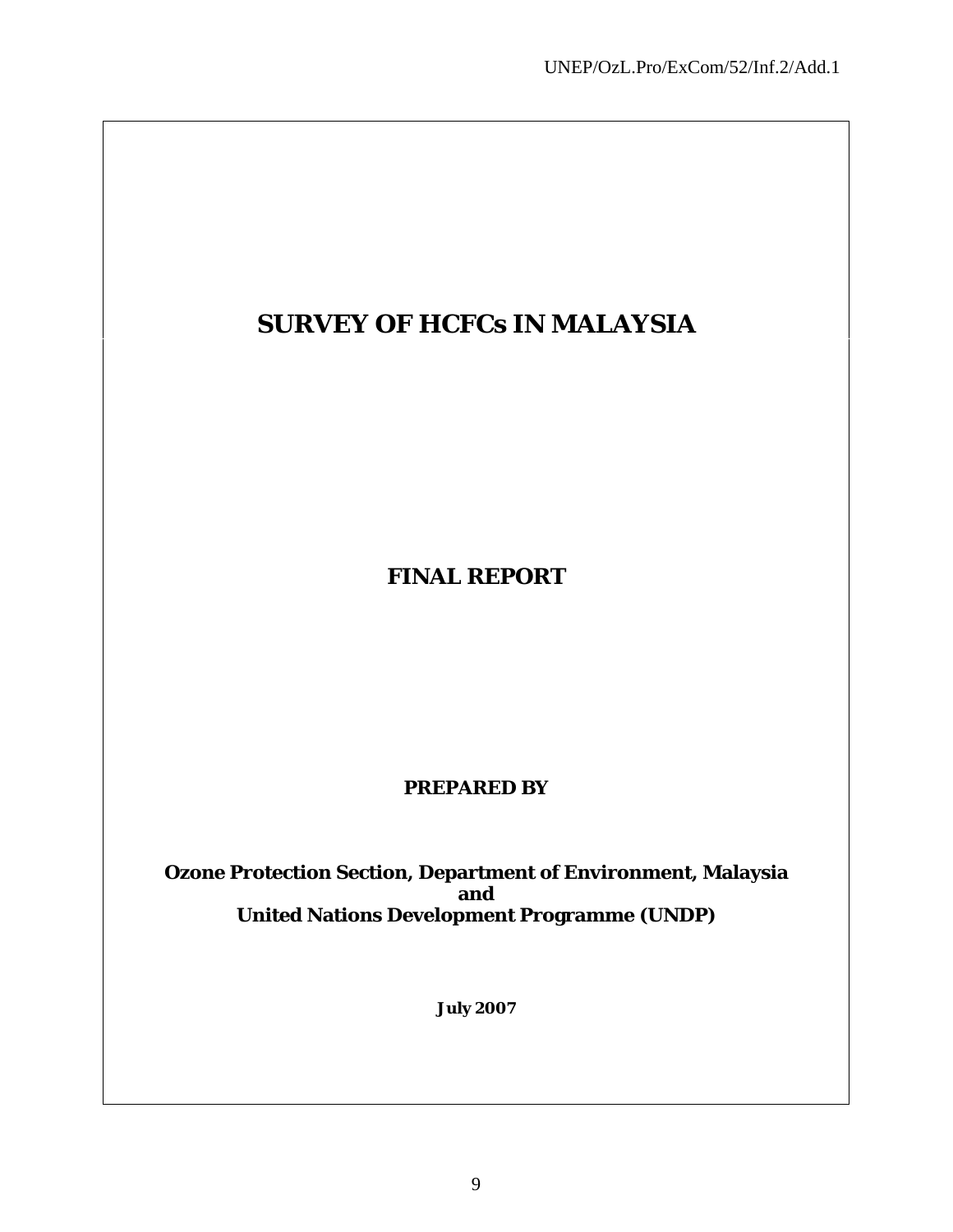#### **EXECUTIVE SUMMARY**

Malaysia acceded to the Vienna Convention in 29 August 1989 and ratified the Montreal Protocol on Substances that deplete the Ozone Layer in 29 August 1989.

The annual calculated consumption in Malaysia of controlled substances listed in Annex-A of the Montreal Protocol was less than 0.3 Kg per capita. Malaysia was therefore classified as a party operating under Paragraph-1, Article-5 of the Montreal Protocol and thus qualified for technical and financial assistance, including transfer of technology, through the financial mechanism of the Montreal Protocol.

Malaysia's Country Programme incorporating the national strategy and action plan for controlling the use of Ozone Depleting substances was approved at the 6th Meeting of the Executive Committee of the Multilateral Fund for Implementation of the Montreal Protocol in June 1990. Until date, Malaysia is in compliance with the Montreal Protocol control schedule for Annex-A, B and E substances, through a combination of projects and programs featuring technology transfer investments, technical assistance, training & capacity building, information dissemination and awareness-raising and institution of a proactive regulatory framework. In compliance with Article-4B of the Montreal Protocol incorporated through the Montreal Amendment, Malaysia has established a licensing system for import and export of Annex-A, B, C and E controlled substances, which includes recovery, recycling and reclamation. All importers and exporters of these substances are required to register and obtain licenses which are issued based on annual quotas and are subject to reporting requirements.

Hydrofluorocarbons (HCFCs) are classified as controlled substances under Annex-C Group-I of the Montreal Protocol and therefore their use has to be controlled and eventually phased out. In accordance with the control schedule of the Montreal Protocol for Article-5 countries, production and consumption of HCFCs will be subject to a freeze at 2015 levels from 01 January 2016 and are required to be completely eliminated by 2040. HCFCs are used in Malaysia in the Foams and Refrigeration & Air Conditioning sectors. The predominant HCFCs used are HCFC-22 and HCFC-141b.

Due to the sustained growth in the middle-class population and consequent growth in demand for consumer and commercial products, the consumption of HCFCs in Malaysia increased from about 4,321 metric tonnes in 1998 to 5,635 metric tonnes in 2005, signifying an average annual growth rate of about 3.9%. Since 1999, the consumption of HCFCs has remained stable around 5,500 metric tonnes. At a conservative annual growth rate in demand forecasted for HCFCs of 3.9% from 2006 until 2015, it is estimated that the consumption of HCFCs in Malaysia is likely to reach about 8,261 metric tonnes by 2015. HCFCs additionally have a global warming impact due to their high global warming potential (GWP).

Actions to control and reduce consumption of HCFCs to ensure compliance with the 2016 freeze would need to be formulated and initiated at an early date. Challenges and constraints for such actions include sustained and cost-effective availability of environment-friendly substitutes for HCFCs and access to technology and funding to facilitate transition without undue burden on the economic health of the country and on the consumers and industry. Malaysia expects that the international community will recognize these challenges and provide the requisite technical and financial support for realizing this transition.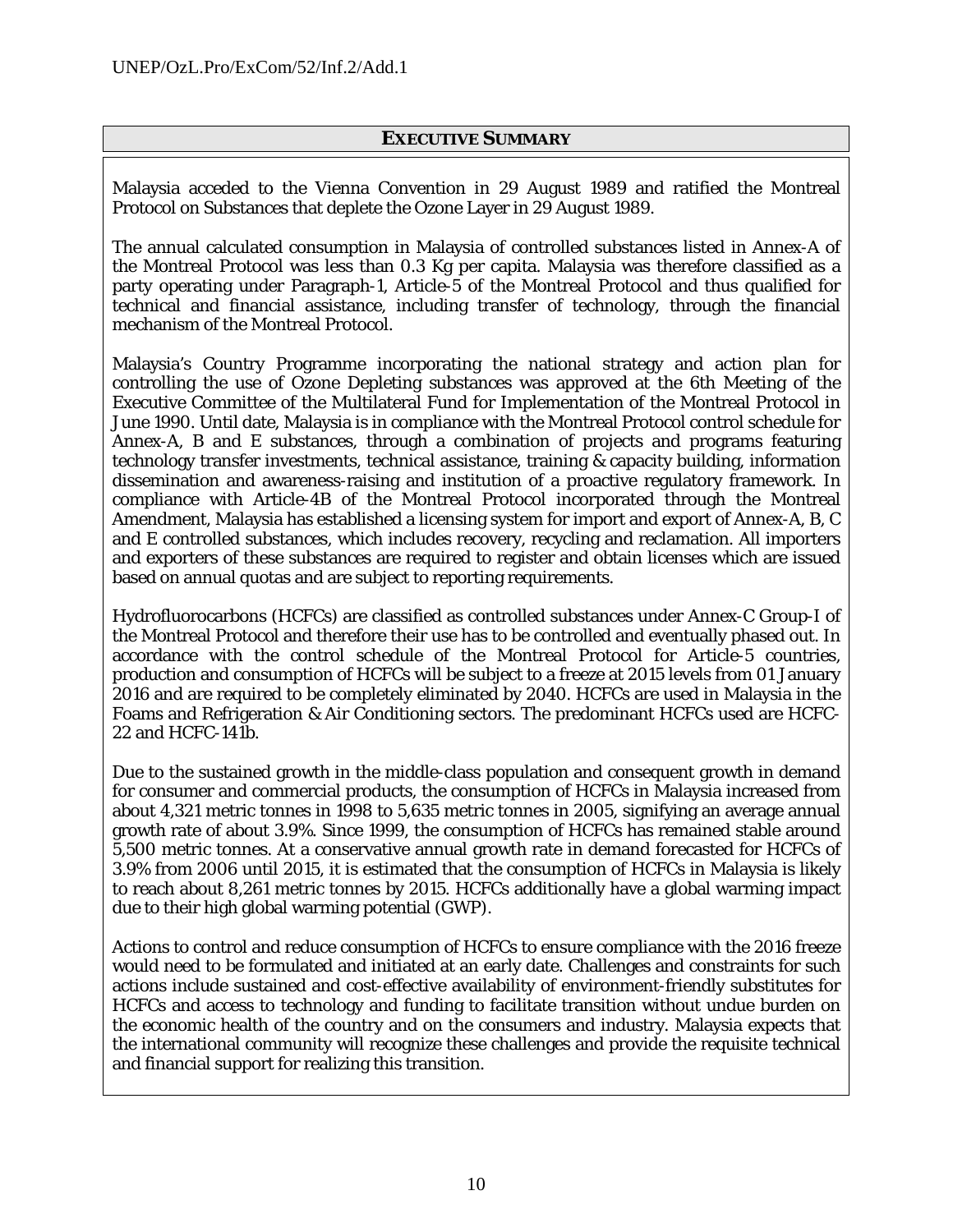# **SURVEY OF HCFCs IN MALAYSIA**

|    | <b>CONTENTS</b>                                                                                                                                       |                                                                                                                                                                                                                                                                       |  |  |  |
|----|-------------------------------------------------------------------------------------------------------------------------------------------------------|-----------------------------------------------------------------------------------------------------------------------------------------------------------------------------------------------------------------------------------------------------------------------|--|--|--|
| 1. | <b>EXECUTIVE SUMMARY</b><br><b>CONTENTS</b><br><b>LIST OF TABLES</b><br><b>LIST OF FIGURES</b><br><b>LIST OF ABBREVIATIONS</b><br><b>INTRODUCTION</b> |                                                                                                                                                                                                                                                                       |  |  |  |
|    | 1.1<br>1.2<br>1.3                                                                                                                                     | <b>Background</b><br><b>Approach And Preparation</b><br><b>Survey Methodology</b>                                                                                                                                                                                     |  |  |  |
| 2. |                                                                                                                                                       | <b>OBSERVATIONS</b>                                                                                                                                                                                                                                                   |  |  |  |
|    | 2.1                                                                                                                                                   | <b>Institutional Framework</b><br>2.1.1<br><b>Institutional Arrangements</b><br>2.1.2 Policies and Regulations                                                                                                                                                        |  |  |  |
|    | 2.2                                                                                                                                                   | <b>HCFC Supply Scenario</b><br>2.2.1<br>Production<br>2.2.2<br><b>Exports</b><br>2.2.3<br><b>Imports</b><br>2.2.4<br>Distribution and Supply Chain                                                                                                                    |  |  |  |
|    | 2.3                                                                                                                                                   | <b>HCFC Consumption</b><br>2.3.1<br><b>Aerosols Sector</b><br>2.3.2<br><b>Foams Sector</b><br>2.3.3<br><b>Firefighting Sector</b><br>2.3.4<br>Refrigeration and Air Conditioning Sector<br>2.3.5<br><b>Solvents Sector</b><br>2.3.6<br><b>Summary and Conclusions</b> |  |  |  |
| 3. |                                                                                                                                                       | <b>ANALYSIS</b>                                                                                                                                                                                                                                                       |  |  |  |
|    | 3.1<br>3.2                                                                                                                                            | <b>Demand Forecasts</b><br><b>Availability and Prices</b><br><b>Availability Scenario</b><br>3.2.1<br>3.2.2<br><b>Price Trends</b>                                                                                                                                    |  |  |  |
|    | 3.3                                                                                                                                                   | <b>Technology</b><br>3.3.1<br><b>Replacements for HCFC-141b</b><br>3.3.2<br><b>Replacements for HCFC-22</b>                                                                                                                                                           |  |  |  |
|    | 3.4                                                                                                                                                   | <b>Environmental Impact</b>                                                                                                                                                                                                                                           |  |  |  |
|    | 3.5                                                                                                                                                   | <b>Compliance Challenges And Opportunities</b>                                                                                                                                                                                                                        |  |  |  |
|    | 3.6                                                                                                                                                   | <b>Potential Compliance Measures</b>                                                                                                                                                                                                                                  |  |  |  |
|    | 3.7                                                                                                                                                   | <b>Summary And Conclusions</b>                                                                                                                                                                                                                                        |  |  |  |
|    | <b>ANNEXES</b>                                                                                                                                        |                                                                                                                                                                                                                                                                       |  |  |  |

**Annex-1: Information on HCFC Consuming Enterprises**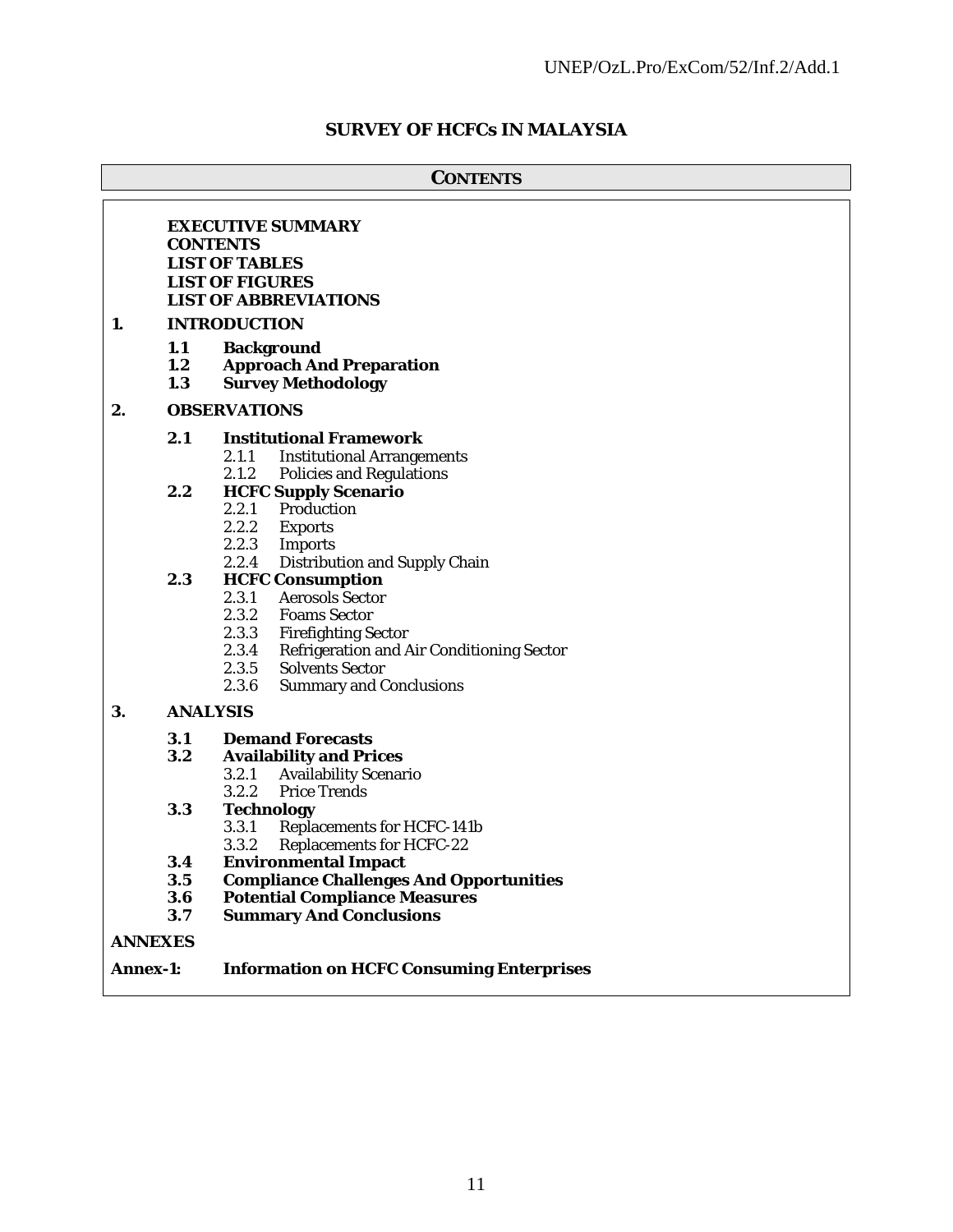| <b>LIST OF TABLES</b> |                                                                                        |  |  |
|-----------------------|----------------------------------------------------------------------------------------|--|--|
| <b>Table</b>          | <b>Description</b>                                                                     |  |  |
| Table-1:              | Malaysia - Dates of Ratification of Montreal Protocol and Amendments                   |  |  |
| Table-2:              | HCFC Imports in Malaysia (1996 – 2005)                                                 |  |  |
| Table-3:              | HCFC Consumption in the Foams Sector (2003 – 2005)                                     |  |  |
| Table-4:              | Estimated Breakdown of HCFC Consumption in the Refrigeration & Air Conditioning Sector |  |  |
| Table-5:              | Projected Unconstrained Demand for HCFCs in Malaysia by 2015                           |  |  |
| Table-6:              | Comparison of Zero-ODP Alternatives to HCFCs in Rigid Polyurethane Foam                |  |  |
| Table-7:              | Select Zero-ODP Alternatives to HCFC-22 in New Equipment                               |  |  |
| Table-8:              | Select Zero-ODP Alternatives to HCFC-22 in Existing Equipment                          |  |  |
| Table-9:              | <b>Environmental Impact of HCFC Consumption by 2015</b>                                |  |  |

# **LIST OF FIGURES**

# **Figure**

# **Description**

| <b>Figure-1:</b> | ODS Phase-out Activities in Malaysia (1992-2001) |
|------------------|--------------------------------------------------|
| <b>Figure-2:</b> | HCFC Imports in Malaysia (1996-2005)             |

# **LIST OF ABBREVIATIONS**

| AP           |                                                                   |
|--------------|-------------------------------------------------------------------|
|              | <b>Application Import Permit</b>                                  |
| CFC          | <b>Chloro Fluoro Carbons</b>                                      |
| <b>CP</b>    | <b>Country Programme</b>                                          |
| <b>CTC</b>   | <b>Carbon Tetra Chloride</b>                                      |
| DOE          | <b>Department of Environment</b>                                  |
| <b>ExCom</b> | <b>Executive Committee of the Multilateral Fund</b>               |
| <b>GTZ</b>   | Gesellschaft für Technische Zusammenarbeit, Germany               |
| <b>GWP</b>   | <b>Global Warming Potential</b>                                   |
| <b>HCFCs</b> | Hydrochlorofluorocarbons                                          |
| TA.          | <b>Implementing Agency</b>                                        |
| MAC          | <b>Mobile Air Conditioning</b>                                    |
| MITI         | Ministry of International Trade and Industry                      |
| MLF          | Multilateral Fund for the Implementation of the Montreal Protocol |
| MP.          | <b>Montreal Protocol</b>                                          |
| MТ           | <b>Metric Tonnes</b>                                              |
| <b>ODP</b>   | <b>Ozone Depleting Potential</b>                                  |
| <b>ODS</b>   | <b>Ozone Depleting Substances</b>                                 |
| R&R          | <b>Recovery and Recycling</b>                                     |
| SMEs         | <b>Small and Medium-sized Enterprises</b>                         |
| TR           | <b>Tons of Refrigeration</b>                                      |
| <b>UNDP</b>  | <b>United Nations Development Programme</b>                       |
| <b>UNEP</b>  | <b>United Nations Environment Programme</b>                       |
| <b>UNIDO</b> | United Nations Industrial Development Organization                |
| <b>UNOPS</b> | <b>United Nations Office for Project Services</b>                 |
| WB           | World Bank                                                        |
|              |                                                                   |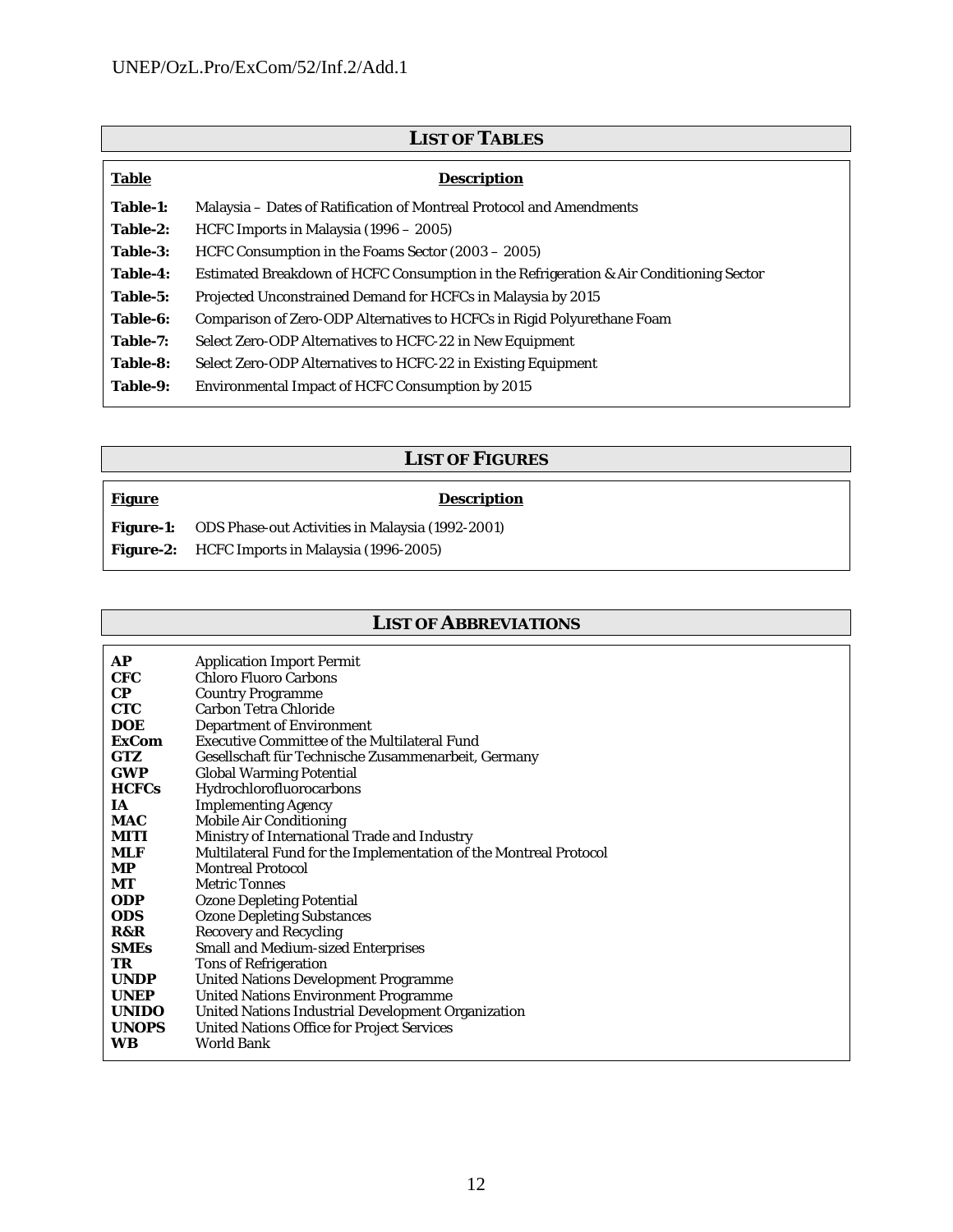#### **1. INTRODUCTION**

#### **1.1 BACKGROUND**

Malaysia is a tropical peninsular country in southeastern Asia, bordering Brunei, Thailand, Malaysia, Singapore and the South China Sea, with a coast line of about 4,700 km. The total land area is about 329,000 sq. km and with a population of about 24 million (2006). The population density is about 211 persons per sq. km and urban population is about 65% of the total population. The per capita GDP (PPP) was about US\$ 12,700 in 2006, with agriculture accounting for 8.3%, industry about 48.1% and services contributing to 43.6% of the GDP.

Malaysia ratified the Vienna Convention and Montreal Protocol on Substances that Deplete the Ozone Layer in August 1989. The table below shows the dates of ratification by Malaysia of the Montreal Protocol and its amendments:

#### **Table-1: Malaysia – Dates of Ratification of Montreal Protocol and Amendments**

| <b>Agreement/Amendment</b>  | <b>Date of Ratification</b> |
|-----------------------------|-----------------------------|
| <b>Vienna Convention</b>    | 29 August 1989              |
| <b>Montreal Protocol</b>    | 29 August 1989              |
| <b>London Amendment</b>     | 16 June 1993                |
| <b>Copenhagen Amendment</b> | 05 August 1993              |
| <b>Montreal Amendment</b>   | 26 October 2001             |
| <b>Beijing Amendment</b>    | 26 October 2001             |

Malaysia's Country Programme reflecting the national strategy and action plan for controlling the use of ozone depleting substances, was approved at the 6th Meeting of the Executive Committee of the Multilateral Fund for Implementation of the Montreal Protocol in 1992. The Country Programme prioritized ODS phase-out activities in the main ODS consuming sectors, through technology transfer investments, technical assistance, capacity building, and training. The figure below shows the overview of activities and ODS phased out since the approval of the Country Programme:



#### **Figure-1: ODS Phase-out Activities in Malaysia (1992-2001)**

 **Number of Activities ODS Phase-out**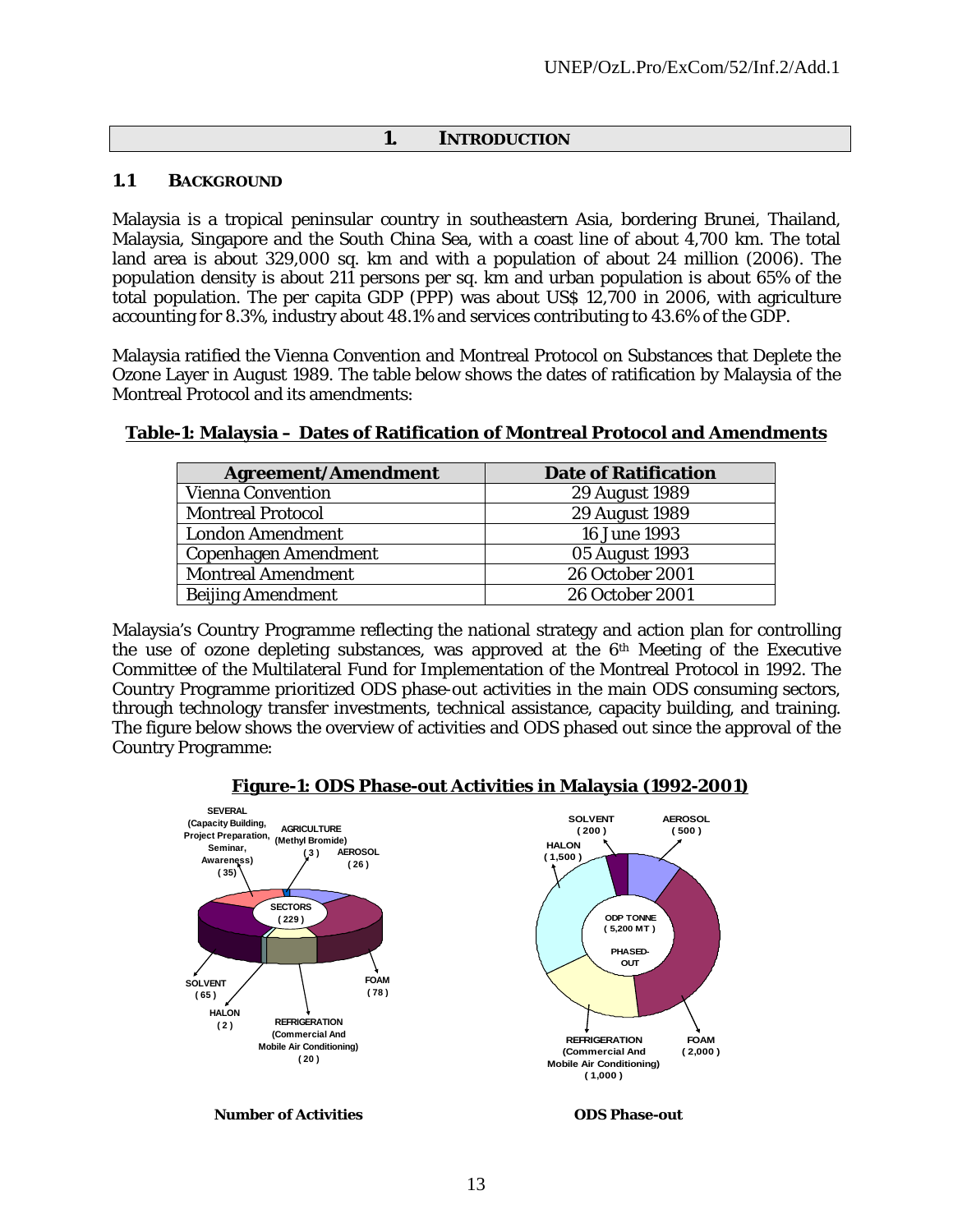Malaysia's Country Programme Update was prepared in 1995. The Country Programme Update reassessed the ODS consuming sectors in Malaysia, reviewed the progress made in ODS phaseout and identified further activities needed for the future, thus renewing Malaysia's commitment for complying with the Montreal Protocol control targets and obligations.

Malaysia prepared a National CFC Phase-out Plan for addressing the phase-out of all remaining consumption of Annex-A Group-I substances (CFCs) and also CTC/TCA by 2010. This was approved at the 35th Meeting of the Executive Committee in December 2001. The National CFC Phase-out Plan is a performance-based multi-year agreement between Malaysia and the Executive Committee, which will enable Malaysia to comply with the 2005, 2007 and 2010 control milestones of the Montreal Protocol.

HCFCs, which have Ozone Depleting Potential (ODP) up to 15% of that of CFCs, are also classified as controlled substances under Annex-C, Group-I of the Montreal Protocol. HCFCs therefore, have use restrictions and would eventually have to be phased-out. For developing countries, the scheduled phase-out date for HCFCs is 01 January 2040 with an interim control measure of freezing HCFC production and consumption at 2015 levels, from 01 January 2016. HCFCs being controlled substances, projects or activities leading to reductions of HCFCs may be eligible for funding by the Multilateral Fund at a future date.

HCFCs have been approved as substitutes for CFCs in many of the projects and activities supported by the Multilateral Fund. However, recently, restrictions on HCFC use have been increasingly adopted by developed countries. This may potentially affect availability of HCFCs in developing countries, especially those which do not produce HCFCs. Considering the increasing demand for HCFCs, and considering the imminent restrictions on HCFCs, including the 2016 freeze in consumption for Article-5 countries, the user industry needs to be equipped to address the technology and environmental issues arising from HCFC use reductions. Moreover, actions to reduce HCFC consumption may need to be initiated sooner rather than later. Recognizing these challenges, the ExCom approved at its 45th Meeting, funding for UNDP to carry out HCFC surveys in 12 countries. Malaysia is one of the countries which requested to be a part of this activity.

#### **1.2 APPROACH AND PREPARATION**

The Executive Committee of the Multilateral Fund at its 45th Meeting approved a project to be implemented by UNDP, which aims to conduct a limited survey of HCFC use in selected countries, with a goal of enabling the Executive Committee to establish a national aggregate level of HCFC consumption against which future projects and activities may be funded. The selected countries are:

| Latin America:         | Argentina, Brazil, Colombia, Mexico, Venezuela |
|------------------------|------------------------------------------------|
| <b>Middle East:</b>    | Iran, Lebanon, Syria                           |
| South Asia:            | India, Sri Lanka                               |
| <b>Southeast Asia:</b> | Indonesia, Malaysia                            |

To ensure effective coordination of survey activities in this global project involving 12 countries and to better address cross-regional issues, UNDP planned the activities to be carried out, using a three-stage process:

- Data collection and survey at the national level
- Compilation and analysis of survey data
- Presentation and reporting of survey data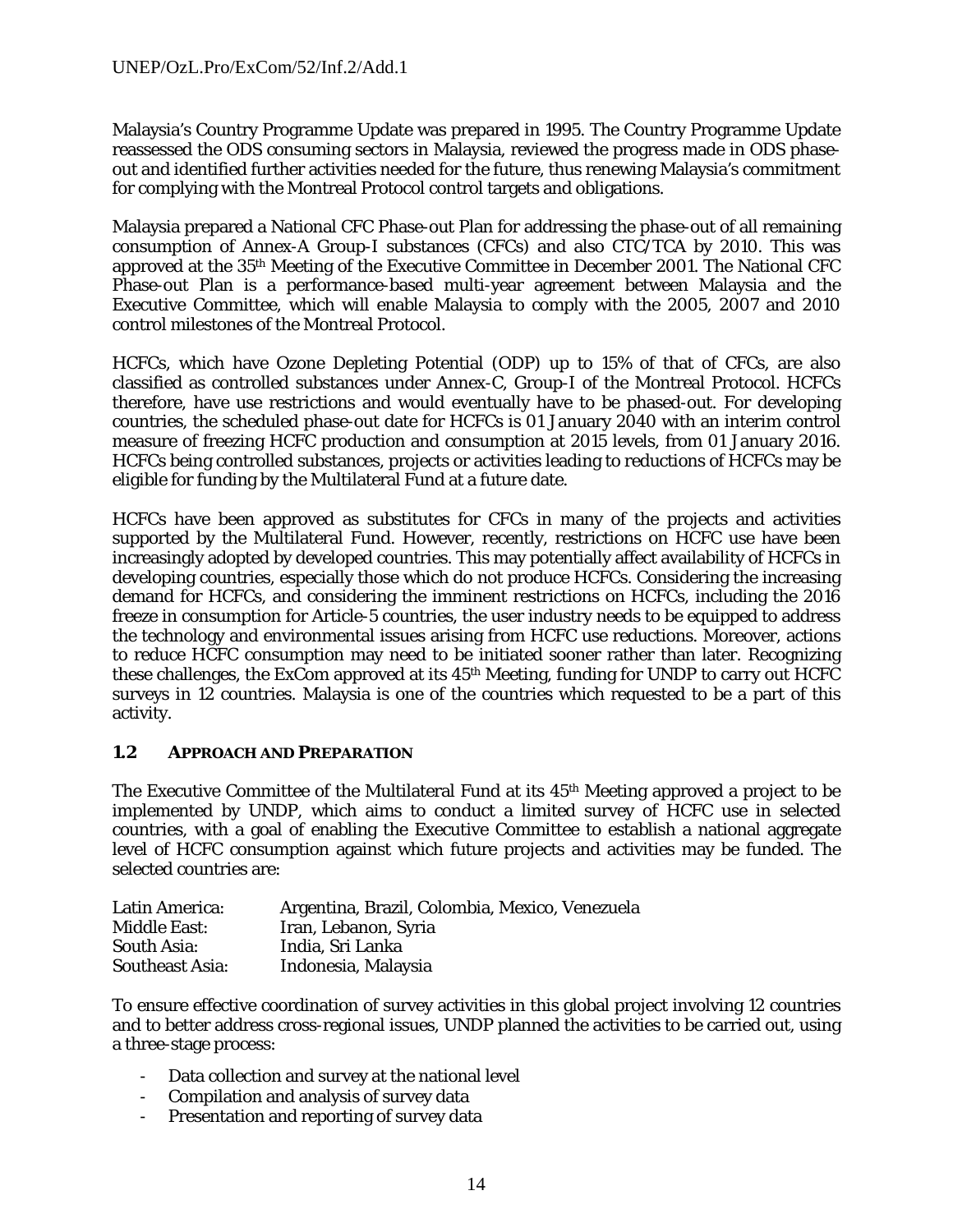The national-level data collection and survey work was to be carried out through recruitment of a local consultant entity (either an individual or a firm/institution) recommended by the respective governments. The compilation and analysis of the survey data was carried out through UNDP's international experts to impart credibility and quality. The presentation and reporting of survey data was carried out in consultation with the country governments, which in turn ensured the required country-level consultations within the respective industry and expert institutions.

UNDP, in consultation with the Department of Environment and the National Ozone Unit selected a local firm, Centre for Environmental Technologies (CETEC) to undertake the implementation of the tasks for the survey.

## **1.3 SURVEY METHODOLOGY**

#### Data Collection

Data collection was carried out from both the supply and demand side. From the supply side, data on importers and suppliers were obtained from:

- a) Department of Environment.
- b) The Internet

These importers and suppliers provided data of quantities and types of HCFCs brought into and used in Malaysia.

(i) From the demand side, names of dealers/users where possible were obtained from:

(ii)

- a) HCFC suppliers
- b) HCFC service sector
- c) HCFC end-users

In addition to the data from suppliers and users, cross-checking was carried out on the information from different sources, including the local UNDP office and also on the current various applications for usage of these HCFCs in the market in order to understand in which sectors they are being used.

A questionnaire in the prescribed format was used to solicit information from the various sectors during the data collection period in order to ascertain:

- Estimated types and amounts of HCFCs in the market,
- Current application of these HCFCs in the various sectors,

Consultations with the National Ozone Unit located at the Department of Environment and the local UNDP office were carried out throughout the survey period.

Data Processing and other activities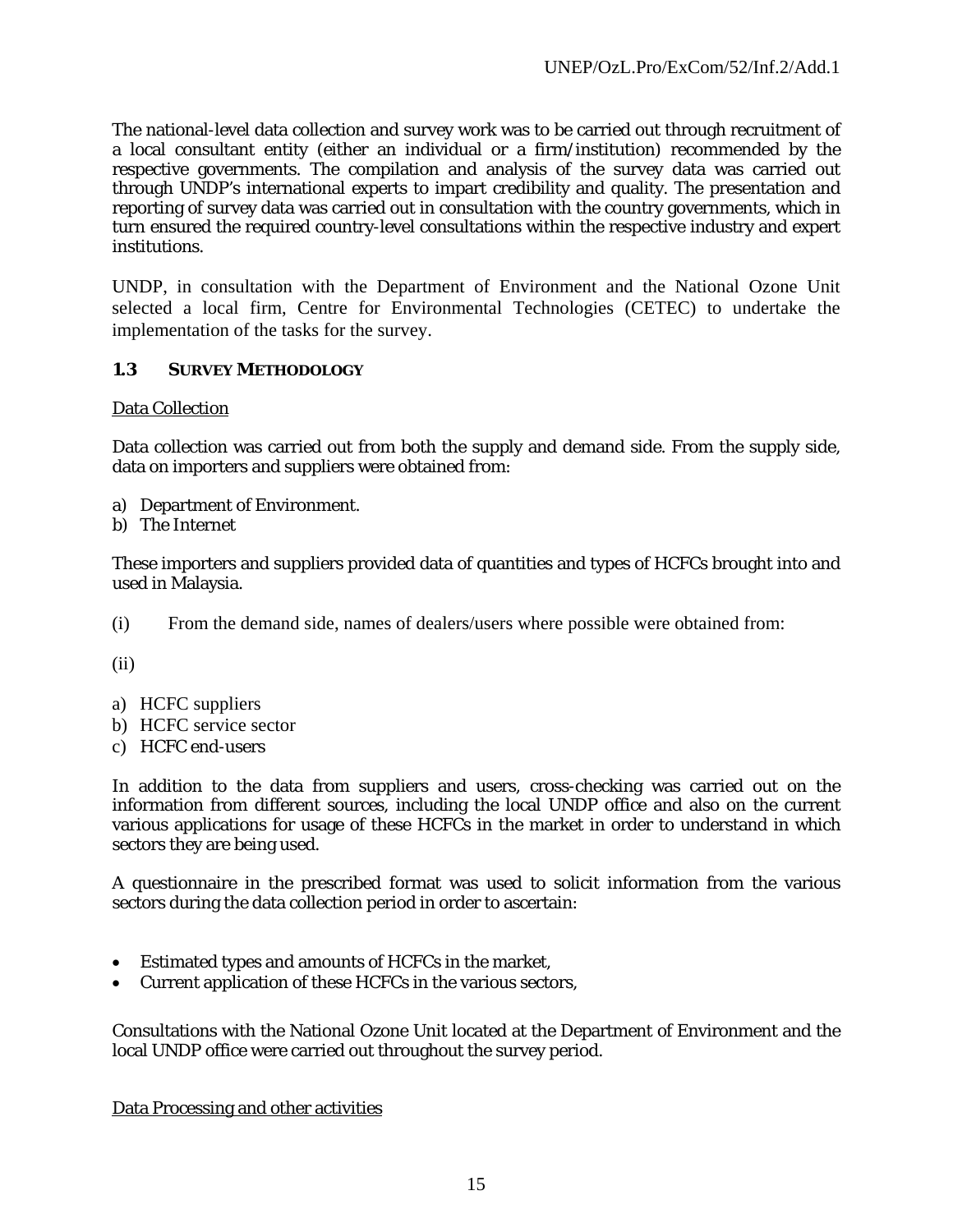1. Finalization of questionnaire to be used to collect the required information from the users and suppliers of HCFCs.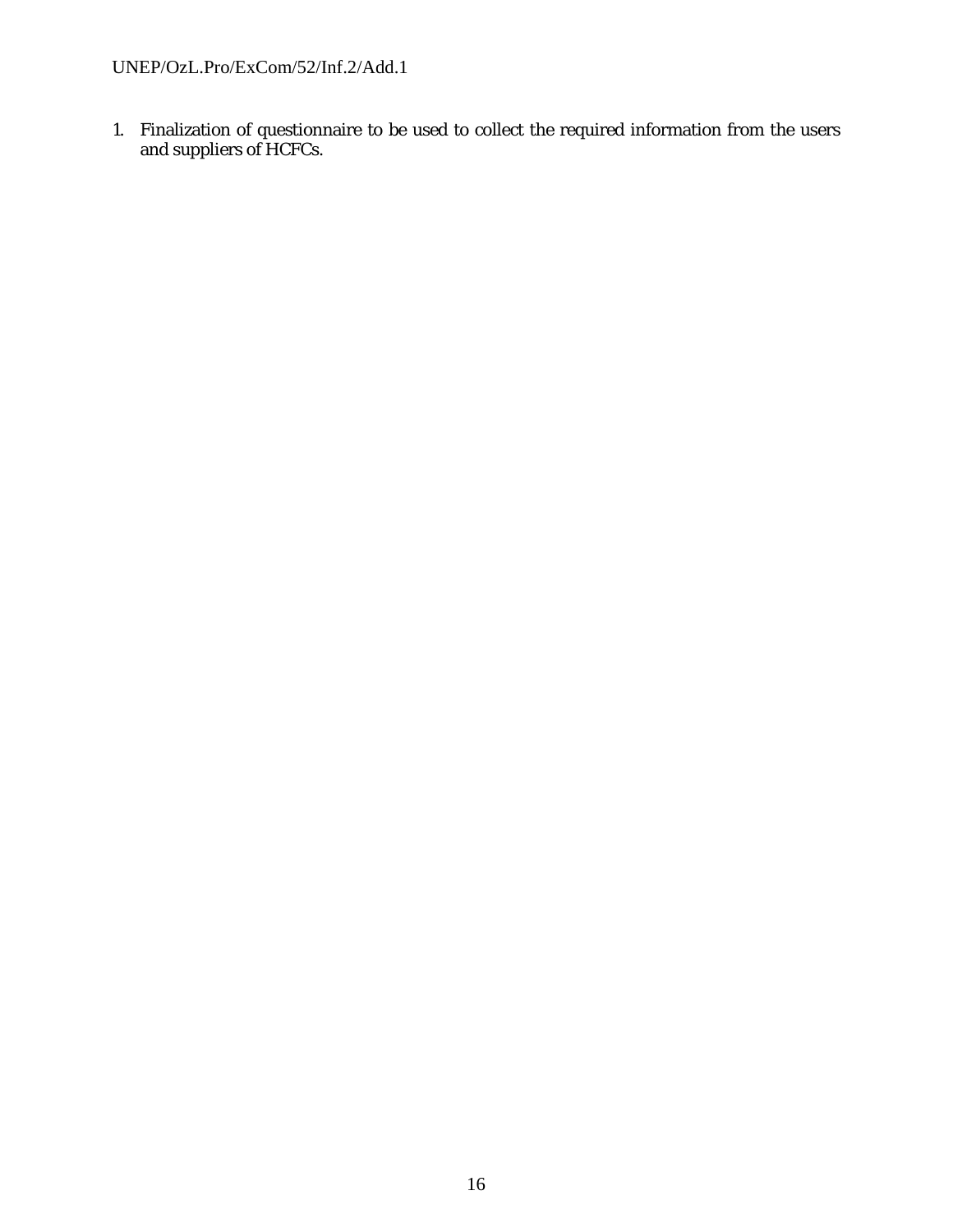- 2. Develop list of sources of information. In addition to DOE, Customs Department and Ministry of International Trade and Industry (MITI), past relevant seminars/workshops and projects were referenced to obtain additional contacts.
- 3. Develop initial list of suppliers and users. The information available was compiled into a list of names for contacting for the survey.
- 4. Contact was made by telephone, fax, and through meetings. The questionnaire was used as necessary
- 5. A HCFC workshop was organised in Kuala Lumpur to inform key stakeholders on the status of HCFC uses and alternatives available, as well as to brief them on the results of the survey and obtain their feedback.
- 6. A survey summary paper on HCFC supply and application was prepared and presented at the HCFC workshop held in September 2006.
- 7. Feedback obtained from various stakeholders was incorporated into the draft final report.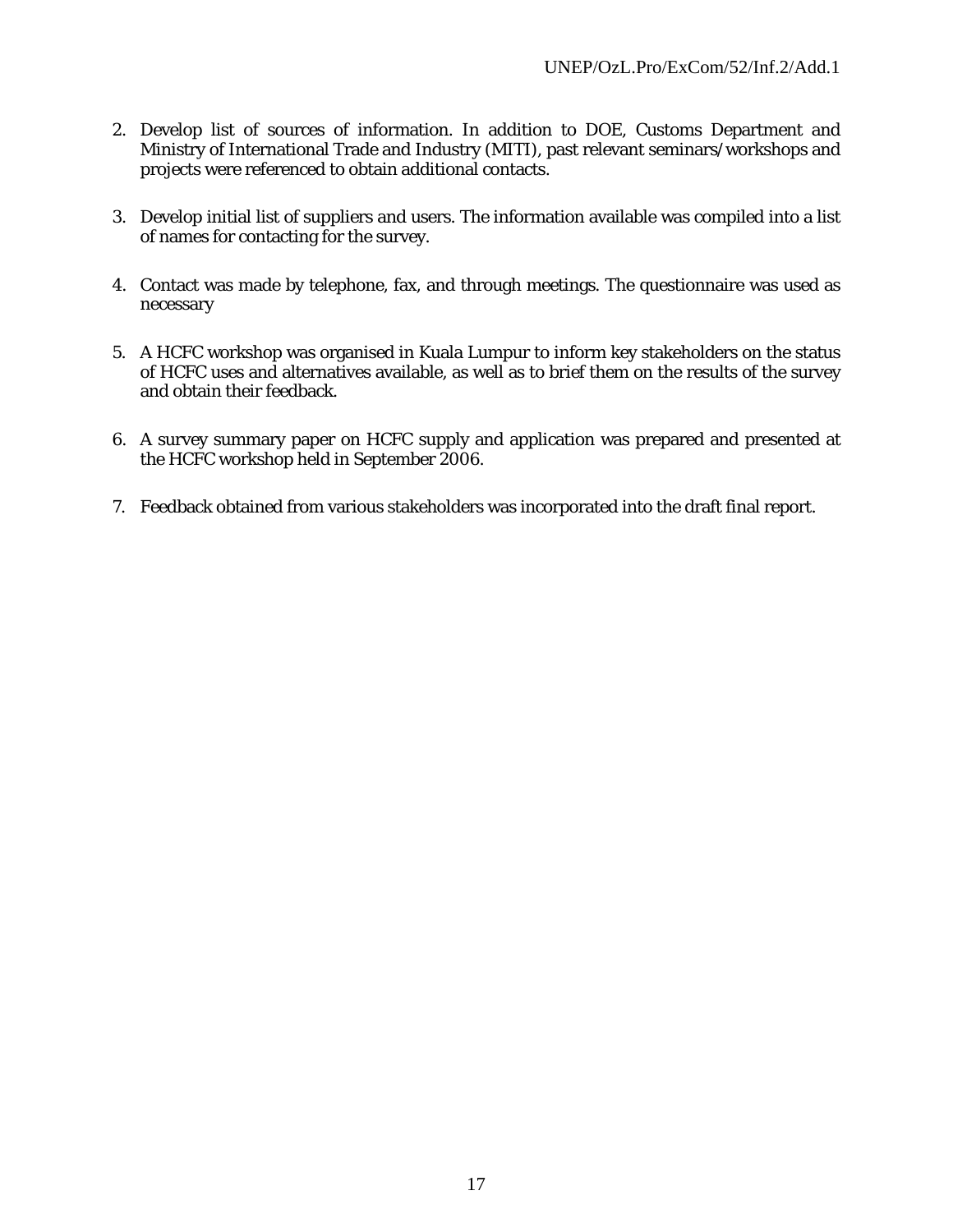#### **2. OBSERVATIONS**

#### **2.1 INSTITUTIONAL FRAMEWORK**

#### **2.1.1 Institutional Arrangements**

The Ozone Protection Section under the Air Division within the Department of Environment, Ministry of Natural Resources and Environment, acts as the national focal point for Montreal Protocol. The Ozone Protection Section appoints local experts or consultants for various activities as defined in its phase-out programmes, to support its work.

A National Steering Committee comprising of relevant Ministries, Departments and Industry representatives meet at least once a year to provide direction to the NOU and endorse the country programme and activities. Sub-groups on MDI, Aerosol, Refrigeration, MAC, Solvent, Foam, Halons and Methyl Bromide had been formed to address the concerns of the main sectors affected by the phase-out programme and these sub-groups are also represented on the National Steering Committee.

#### **2.1.2 Policies and Regulations**

Government of Malaysia has developed proactive policies and regulations, for controlling the use of ODS. Under the umbrella legislation, namely the Environment Quality Act 1974, the Department of Environment has promulgated a set of regulations administered by the DOE for controlling the use of specified ODS:

- The Environmental Quality (Prohibition on the Use of Chlorofluorocarbons and other Gases as Propellants and Blowing Agents) Order 1993: This controls the manufacture of aerosols and plastic foams using specified ODS
- The Environmental Quality (Refrigerant Management) Regulations, 1999: This prohibits the use of CFCs in new installations of building chillers, refrigeration systems and mobile air conditioning systems and controls the venting of CFCs. The regulation also extends this control to the firefighting sector, prohibiting use of Halons in new installations of fire protection systems

One of the primary systems of controls on ODS is the Application Import Permit System (AP System), which is administered by the Ministry of International Trade and Industry (MITI).

Since its introduction in 1994 under the Prohibition of Import (Amendment No. 4) Order, 1994 of the Customs Act, 1967, all importers of the listed ODS, namely CFC-11, CFC-12, CFC-13, CFC-113, CFC-114, CFC-115, carbon tetrachloride (CTC) and 1,1,1 trichloroethane (TCA) must obtain an import permit issued by MITI. The total quantity of any of these substances that can be imported in any year is set by MITI in consultation with DOE. The amount is reduced each year in line with the Montreal Protocol obligations.

Presently the AP system does not control mixtures such as R-502 and other controlled substances such as HCFCs.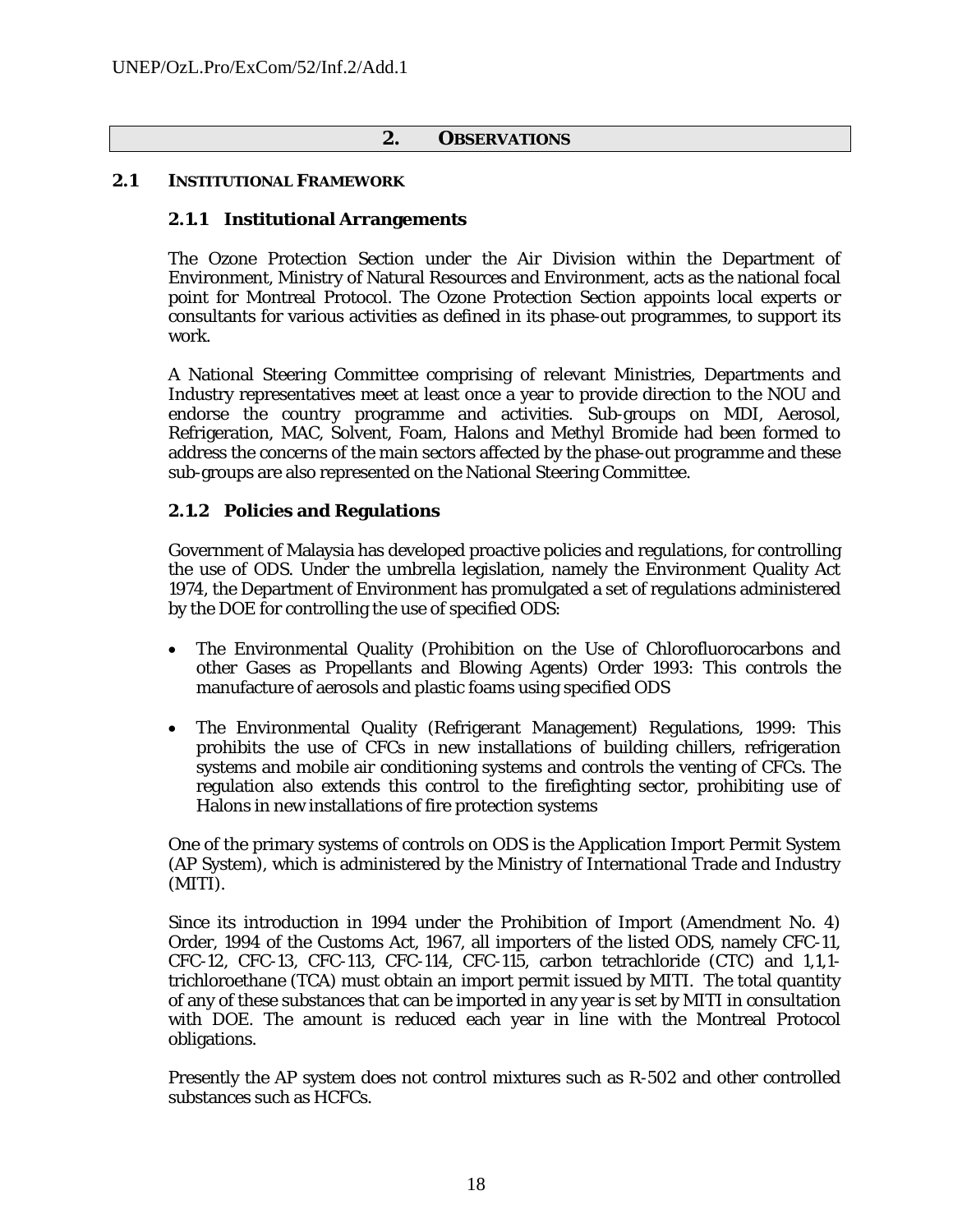#### **2.2 HCFC SUPPLY SCENARIO**

#### **2.2.1 Production**

Malaysia does not produce any HCFCs.

#### **2.2.2 Exports**

Malaysia does not export HCFCs.

#### **2.2.3 Imports**

HCFCs are imported into Malaysia through about fourteen authorized importers. The imports typically are sourced mainly from China, EU, India, Japan, Singapore, Taiwan and USA. The historical imports of various HCFCs from 1996 to 2005 are depicted in the table below:

|      | <b>HCFC Imports (metric tonnes)</b> |                |                 |                                      |                 |                    |              |
|------|-------------------------------------|----------------|-----------------|--------------------------------------|-----------------|--------------------|--------------|
| Year | <b>HCFC-21</b>                      | <b>HCFC-22</b> | <b>HCFC-123</b> | <b>HCFC-141b</b><br><b>HCFC-142b</b> | <b>HCFC-225</b> | <b>Other HCFCs</b> | <b>Total</b> |
| 1996 |                                     | 782            | 8               | 46                                   | 4               | O                  | 841          |
| 1997 | 48                                  | 1,050          | 25              | 227                                  | 81              | 25                 | 1,456        |
| 1998 | $\boldsymbol{2}$                    | 3,580          | 37              | 641                                  | 19              | 42                 | 4,321        |
| 1999 | 17                                  | 4,530          | 22              | 887                                  | 19              | 80                 | 5,555        |
| 2000 | 0                                   | 4,867          | 43              | 571                                  | 17              | 0                  | 5,498        |
| 2001 | 0                                   | 4.679          | 66              | 574                                  | 24              | 28                 | 5,371        |
| 2002 | 0                                   | 5.001          | 37              | 572                                  | 53              | 11                 | 5,674        |
| 2003 | $\Omega$                            | 4,488          | 18              | 738                                  | 4               | 3                  | 5,251        |
| 2004 | 0                                   | 4,173          | $\Omega$        | 925                                  | 35              | 0                  | 5,133        |
| 2005 | 30                                  | 4,553          | 60              | 1,007                                | 13              | 2                  | 5,635        |

#### **Table-2: HCFC Imports in Malaysia (1996-2005)**

*Note: All figures are rounded off to the nearest one metric tonne* 

The figure below graphically depicts the HCFC imports in Malaysia from 1996 to 2005:

#### **Figure-2: HCFC Imports in Malaysia (1996-2005)**

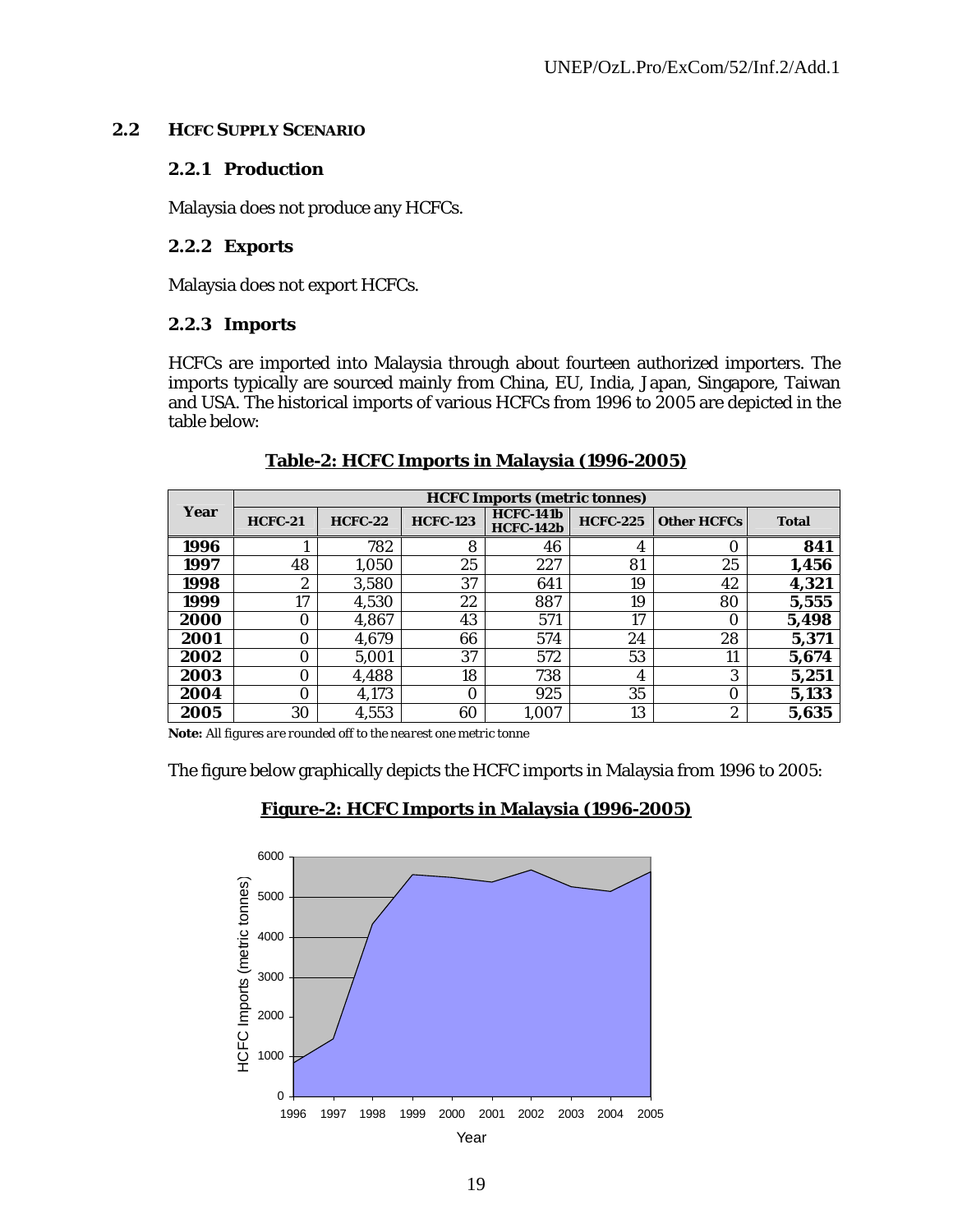## **2.2.4 Distribution and supply chain**

The HCFCs brought in by the importers are normally passed to their dealers who distribute the chemicals to their customers. The consumption of HCFCs in Malaysia being substantial, HCFCs are also supplied through service establishments and contractors.

#### **2.3 HCFC CONSUMPTION**

## **2.3.1 Aerosols Sector**

There is no identified use or reported consumption of HCFCs in the Aerosols Sector from 2003 to 2005.

#### **2.3.2 Foams Sector**

The use of HCFCs in the Foams Sector is mainly as a blowing agent for rigid polyurethane foam and integral skin foam applications. HCFC-141b is the most commonly used technology for polyurethane foam in Malaysia, followed by HCFC-142b (in combination with HCFC-22). HCFC-141b is often pre-blended in the polyols used in the manufacture of foams. As a result, the quantity of direct imports of HCFC-141b may not indicate the actual amount of HCFC-141b consumed in the production of foams.

In 2005, the Foams Sector accounted for about 18% of the overall HCFC consumption in Malaysia and is the second largest consumer of HCFCs after the Refrigeration and Air Conditioning Sector.

From historical import data it is clear that the consumption of HCFCs in the Foams Sector has increased substantially over the past decade, estimated at about 10-15% growth annually. In the past three years, the HCFC consumption in the Foams Sector increased from 736 metric tonnes in 2003 to 1,012 metric tonnes in 2005, signifying an average annual growth rate of about 11%. The table below shows this trend:

**Table-3: HCFC Consumption in the Foams Sector (2003-2005)**

| /ear                                    | 2003 | 2004 | 2005 |
|-----------------------------------------|------|------|------|
| <b>HCFC Consumption (metric tonnes)</b> | 736  | 925  | .012 |

The increased use of HCFCs in the Foams Sector is attributed partly to conversions from the earlier CFC-based technology under the Montreal Protocol programme. In addition, several manufacturers established HCFC-based manufacturing capacity directly.

It is estimated that there are around 150-200 manufacturers in the Foams Sector in Malaysia. Over 100 of these converted their CFC-based production to HCFC-based technology with assistance from MLF.

#### **2.3.3 Firefighting Sector**

There is no identified use or reported consumption of HCFCs in the Firefighting Sector from 2003 to 2005.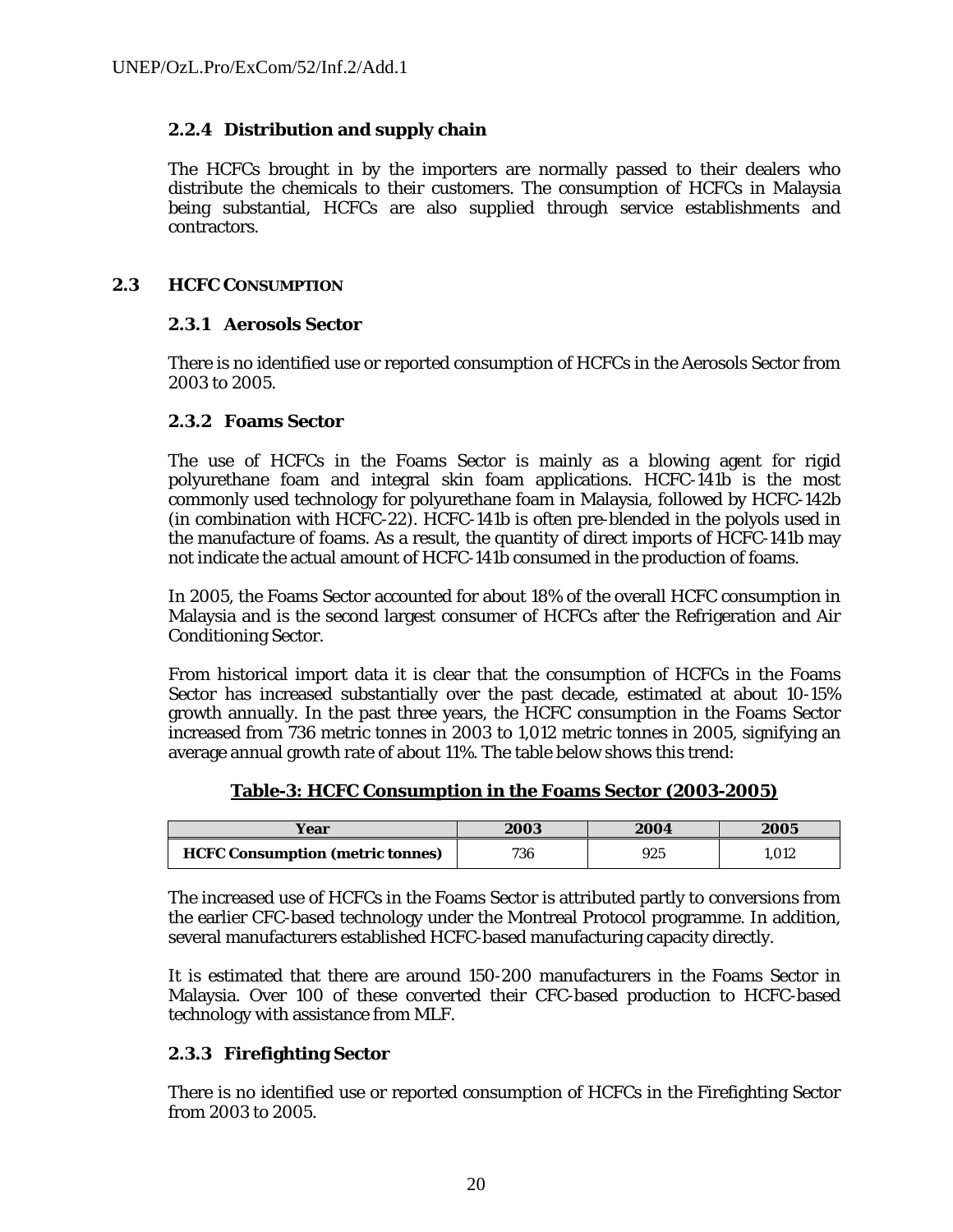## **2.3.4 Refrigeration & Air Conditioning Sector**

The Refrigeration and Air Conditioning Sector in Malaysia is by far the largest consumer of HCFCs, accounting for an estimated 80% of the overall HCFC consumption in Malaysia during 2005. The HCFC consumption in this Sector in Malaysia has grown rapidly at an average rate of about 19% over the past decade. This significant growth in has been due to the consistent growth in the per capita incomes, the predominance of the service industry and the relatively low market penetration of refrigeration and air conditioning appliances and equipment in the past.

HCFCs (HCFC-22, HCFC-123) are used as refrigerants and blowing agents (HCFC-141b) in the manufacture of refrigeration and air conditioning equipment. For appliances such as comfort air conditioning equipment, HCFC-22 has been the traditional refrigerant. For central air conditioning chillers, HCFC-123 was a popular refrigerant in centrifugal equipment. For commercial and industrial refrigeration equipment, HCFC-22 has been used both as a traditional refrigerant as well as a replacement refrigerant for CFC-12.

#### *Manufacturing*

The manufacturing activities in the Refrigeration and Air Conditioning Sector comprise of comfort air conditioning equipment (such as window and split air conditioners and central air conditioning chillers) and commercial/industrial refrigeration equipment (such as household refrigerators, display cabinets, chest freezers, beverage chillers, walkin coolers and cold rooms).

#### *Servicing*

There is a significant existing population of domestic, commercial, industrial and transport refrigeration appliances, equipment and systems requiring servicing. Also, due to economic growth, there are several office buildings and complexes served by HCFCbased chillers for central air conditioning, which require servicing. There are a number of cold room installations serving hotels, hospitals, restaurants, food industry for preserving, fruits and vegetables, and other perishables. Many of these installations are HCFC-based. As a result, there is a fast growing servicing sector comprising of a large number of servicing establishments.

The table below shows the breakdown of HCFC consumption in the Refrigeration and Air Conditioning Sector in Malaysia for 2005:

| <b>Application</b>              | <b>HCFC Consumption</b><br>(metric tonnes) |  |  |  |  |
|---------------------------------|--------------------------------------------|--|--|--|--|
| <b>Manufacturing</b>            |                                            |  |  |  |  |
| <b>Comfort Air Conditioning</b> | 1,000                                      |  |  |  |  |
| <b>Chillers</b>                 | 500                                        |  |  |  |  |
| <b>Domestic Refrigeration</b>   | 140                                        |  |  |  |  |
| <b>Commercial Refrigeration</b> | 1,587                                      |  |  |  |  |
| <b>Industrial Refrigeration</b> | 1,000                                      |  |  |  |  |
| <b>Servicing</b>                |                                            |  |  |  |  |
| Servicing (all applications)    | 429                                        |  |  |  |  |
| Total                           | 4,656                                      |  |  |  |  |

#### **Table-4: Estimated Breakdown of HCFC Consumption in the Refrigeration and Air Conditioning Sector (2005)**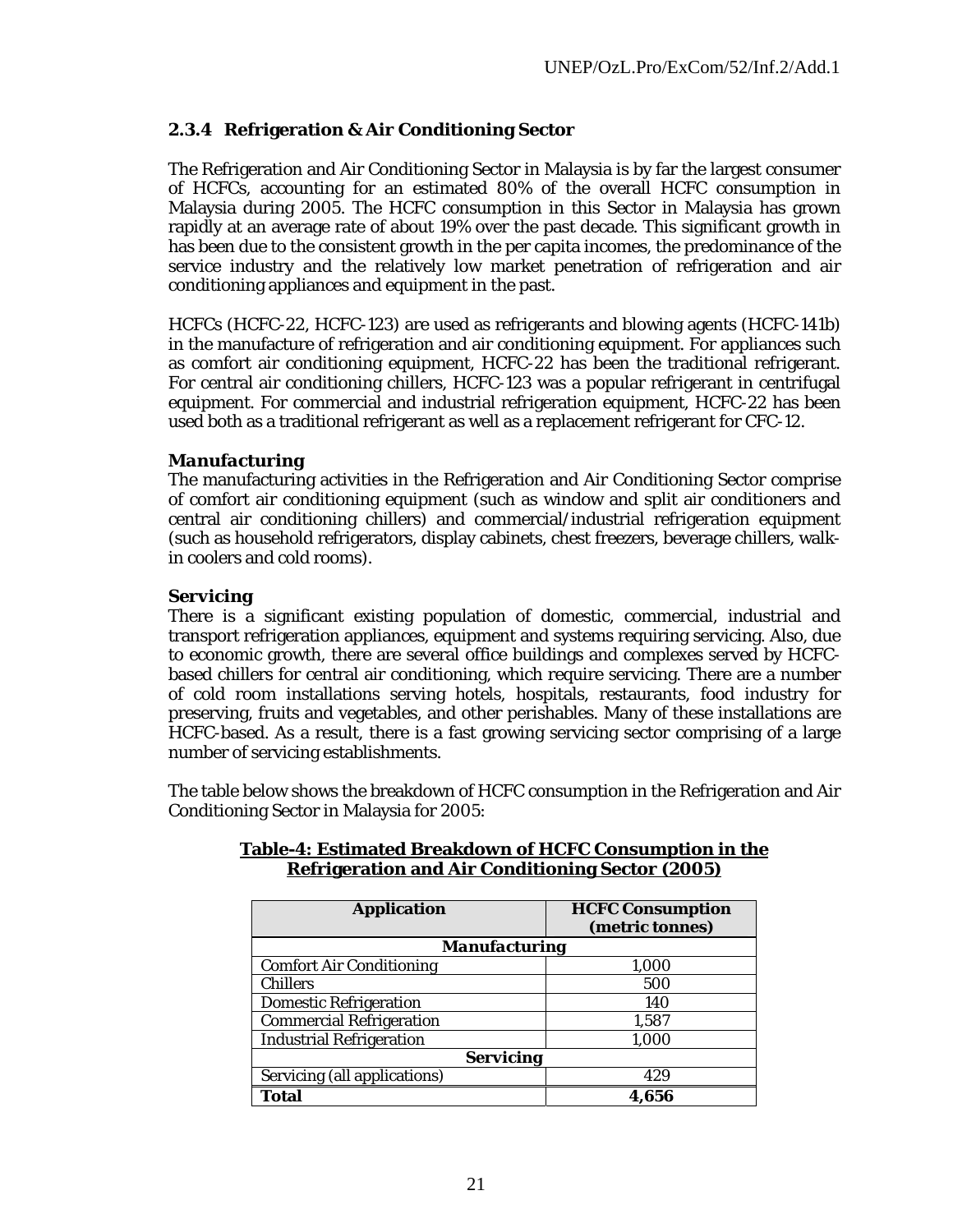## **2.3.5 Solvents Sector**

Although there is no reported consumption of HCFCs in the Solvents Sector in Malaysia during 2003 to 2005, ODS import data for 2005 indicates import of 12.63 metric tonnes of HCFC-225, which is predominantly used as a cleaning agent. This consumption has been recorded under the Refrigeration and Air Conditioning Sector indicating its likely use as a cleaning agent in that sector.

#### **2.3.6 Summary and Conclusions**

HCFC imports into Malaysia have rapidly increased over the past decade, from 841 metric tonnes in 1996 to about 5,635 metric tonnes in 2005. The imports remained relatively stable since 1999, around 5,500 metric tonnes.

The HCFC consumption in Malaysia is mainly concentrated in the Foams and Refrigeration and Air Conditioning sectors. The predominant HCFCs used are HCFC-141b and HCFC-22. HCFC-141b is used as a blowing agent in rigid polyurethane foam and HCFC-22 as a refrigerant.

The Foams and Refrigeration/Air conditioning sectors currently account for the bulk of HCFCs used in Malaysia. The Foams Sector accounted for about 18% and the Refrigeration and Air Conditioning Sector accounted for over 80% of the total HCFC consumption in Malaysia during 2005.

Both the Foams and Refrigeration and Air Conditioning Sectors have experienced significant growth in the past decade. In the Foams Sector, the HCFC consumption increased at an average annual rate of 10-15%, while the HCFC consumption in the Refrigeration and Air Conditioning Sector increased at an average annual rate of 19%.

Due to the significant existing as well as growing population of HCFC-based refrigeration and air conditioning equipment, there is a fast growing servicing sector, which is expected to account for increased demand for HCFCs to service this equipment.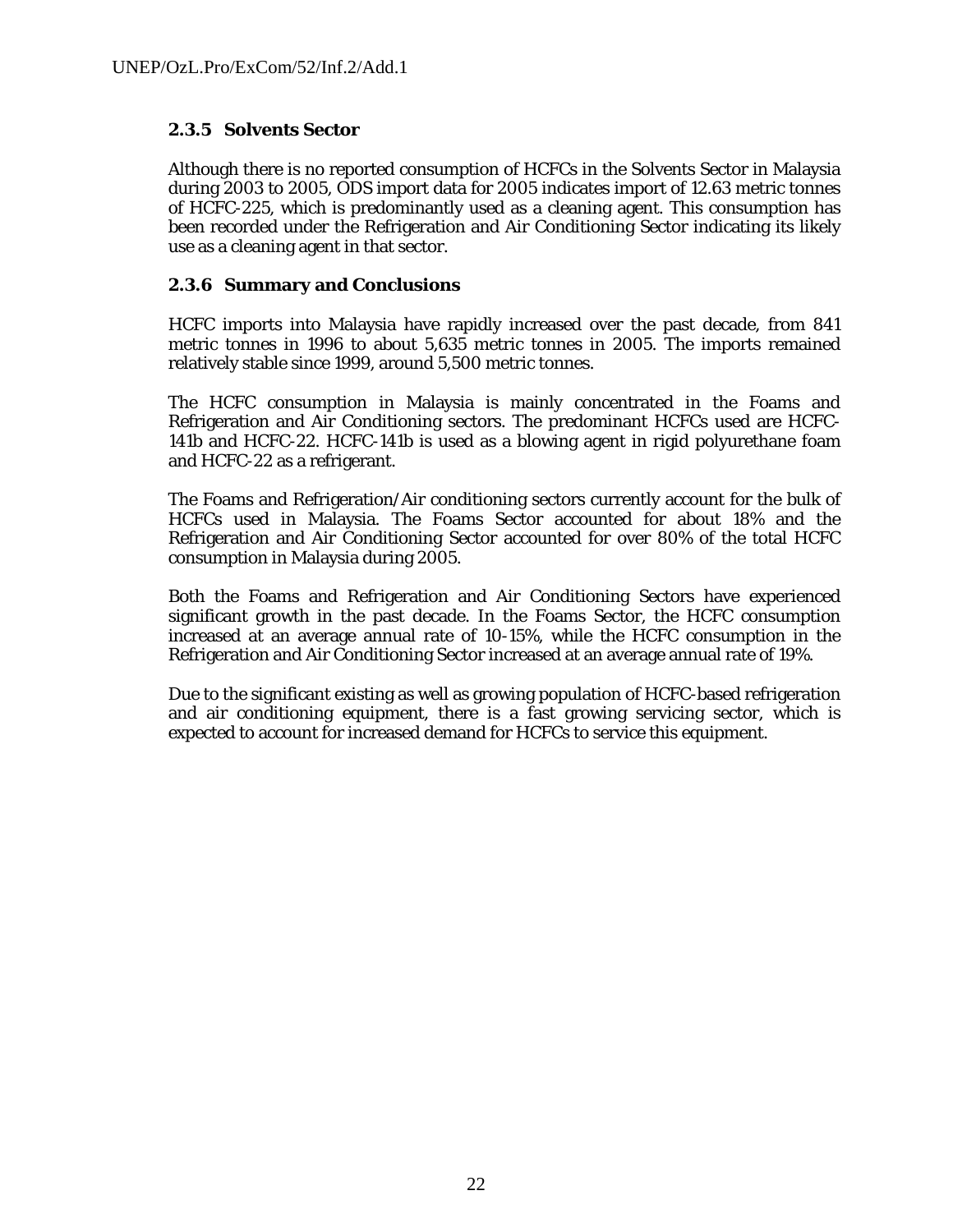#### **3. ANALYSIS**

#### **3.1 DEMAND FORECASTS**

The overall HCFC demand in Malaysia as indicated by imports increased from about 841 metric tonnes in 1995 to 5,635 metric tonnes in 2006. However, in the past few years, the demand has been steady at around 5,500 metric tonnes. Thus, to establish a more realistic average historical growth rate, it would be useful to consider the growth from 1998 (4,321 metric tonnes) until 2005 (5,635 metric tonnes). This translates to an average annual growth of about 3.9%.

The demand for HCFCs in Malaysia is expected to continue to grow steadily due to the expected economic growth and consequent rise in demand for consumer and industrial goods. HCFC-22 and HCFC-141b are, and will remain the most significant HCFCs in use in Malaysia. Future HCFC-22 and HCFC-141b consumption in Malaysia is linked to the growth of the Foams and Refrigeration and Air Conditioning sectors. In addition, conversion of some of the residual CFC consumption to HCFCs, as well as expansion of capacity of manufacturing HCFC-based equipment will contribute to growth. Also increasing population of HCFC-based products will increase servicing demand. Based on this, it is possible to make projections of unconstrained future demand for HCFCs until 2015.

Applying an average annual growth rate in demand of 3.9% from 2006 to 2015, which is the expected average growth rate in demand in both the Foams and Refrigeration & Air Conditioning Sectors, the unconstrained HCFC consumption in Malaysia is expected to reach 8,261 metric tonnes by 2015. The following table shows the unconstrained demand for HCFCs:

| <b>Substance</b> | <b>Demand in 2005</b><br>(metric tonnes) | Unconstrained demand in<br><b>2015</b> (metric tonnes) |  |
|------------------|------------------------------------------|--------------------------------------------------------|--|
| <b>HCFCs</b>     | 5,635                                    | 8,261                                                  |  |

#### **Table-5: Projected unconstrained demand for HCFCs in Malaysia by 2015**

#### **3.2 AVAILABILITY AND PRICES**

#### **3.2.1 Availability Scenario**

Due to increasing restrictions on HCFC use in developed countries, many of which would be in place by 2010, it is expected that the future source of HCFCs would mainly be developing country producers, such as India and China. Based on market information, there is adequate manufacturing capacity in these countries to cater to the increased demand. It is also possible that some of the manufacturing capacity in developed countries could shift to developing countries. In view of these factors, it does not appear that there would be constraints on the availability of HCFCs in Malaysia by 2015.

#### **3.2.2 Price Trends**

In 2005, the average cost of HCFC-22 was RM 7.44 (US\$ 2.20) per kg and for HCFC-141b it was RM 6.13 (US\$ 1.80) per kg. The retail prices would be about 10-15% higher. These prices are expected to remain stable, except for inflation, for the next few years.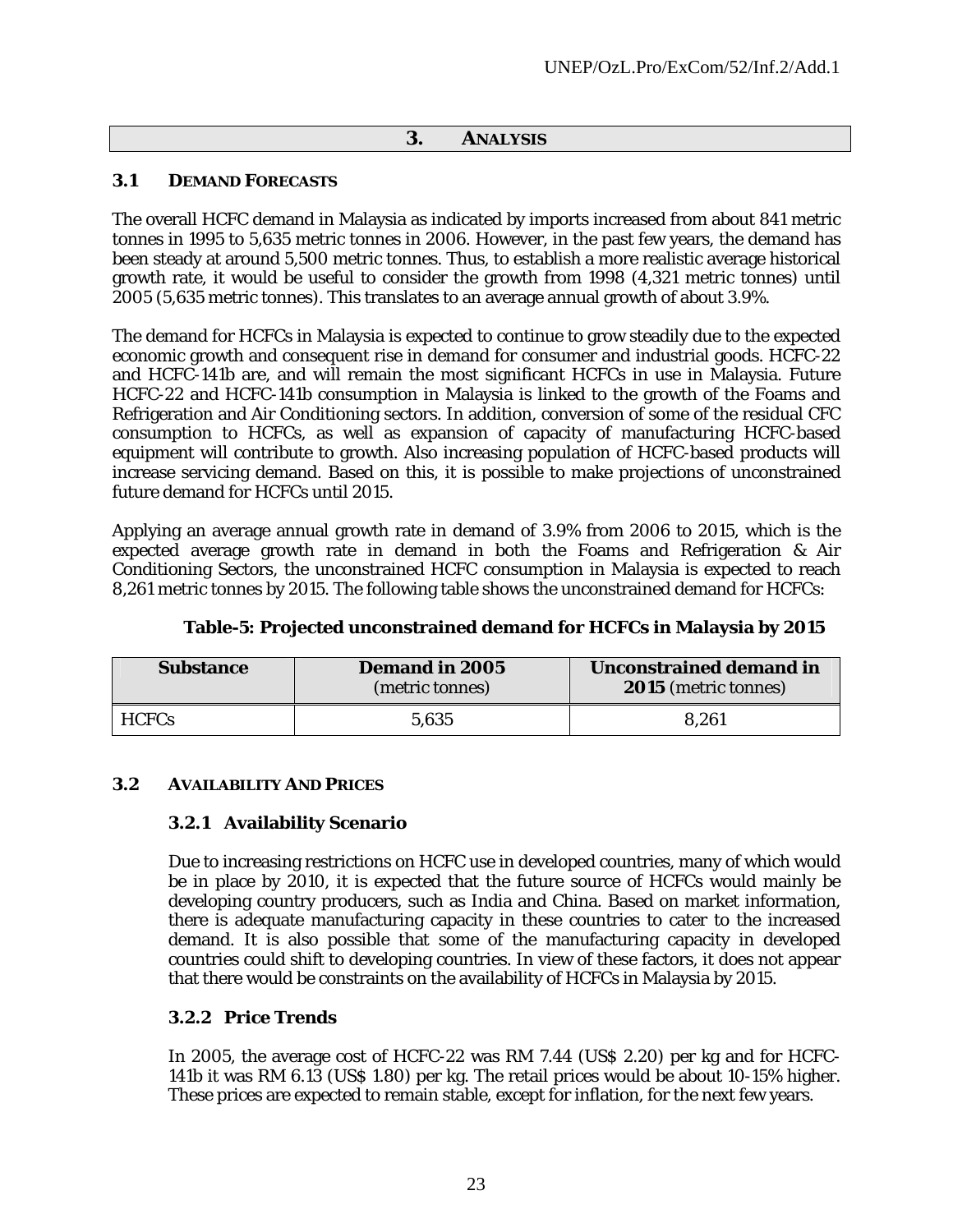The projections are based on the assumption that the production and supply situation for HCFCs will not dramatically change for the foreseeable future. This is indeed likely to be the case as there is adequate manufacturing capacity for HCFCs in developing countries such as China and India. If production in developed countries is reduced, it is unlikely to affect the supply situation, as corresponding consumption controls are also in place in developed countries. Currently there are no consumption controls on HCFCs in developing countries (until the first control in 2016).

Thus it is seen that the prices of HCFCs in Malaysia in 2015 would not be significantly higher, reflecting the relatively comfortable supply situation.

Substitutes for HCFCs are available, though not commonly used. The prices of substitutes vary between US\$ 8.00 to US\$ 15.00 per kg.

#### **3.3 TECHNOLOGY**

The selection of the alternative technologies would be governed by the following considerations:

- a) Proven and reasonably mature technology
- b) Cost effective conversion
- c) Easy availability of substitutes, at acceptable pricing
- d) Critical properties to be maintained in the end product
- e) Meeting established local and international standards on environment and safety

In addition to zero ODP, it is preferable that the alternatives either have low GWP and/or sufficiently higher energy efficiency to compensate for the higher GWP.

#### **3.3.1 Replacements for HCFC-141b**

HCFC-141b is used predominantly as a blowing agent for polyurethane foam, in which rigid foam insulation is the main application. It is also used as a propellant in aerosols.

In **rigid polyurethane foams**, comparison of properties of major currently available alternative blowing agents to HCFC-141b is shown below:

| <b>Parameter</b>              | <b>HCFC-141b</b> | <b>Cyclopentane</b> | <b>HFC-134a</b> | <b>HFC-245fa</b> | <b>HFC-365mfc</b> |
|-------------------------------|------------------|---------------------|-----------------|------------------|-------------------|
| Boiling Point $({}^{\circ}C)$ | 32               | 49                  | $-26.5$         | 15.3             | 40.2              |
| <b>ODP</b>                    | 0.11             |                     |                 |                  |                   |
| <b>GWP</b>                    | 630              |                     | 1,300           | 820              | 840               |
| <b>VOC</b>                    | No               | Yes                 | No              | No               | No                |
| Conductivity $(W/m-K)$        | 9.70             | 12.00               | 13.6            | 12.2             | 10.6              |
| Flash point $(°C)$            | None             | $-37$               | None            | None             | -25               |
| Flammability (% vol)          | $7.4 - 15.5$     | $1.5 - 8.7$         | None            | None             | $3.5 - 13.0$      |

**Table-6: Comparison of Zero-ODP alternatives to HCFC-141b in rigid polyurethane foam**

HFC-245fa and HFC-365mfc have been commercially introduced in the last few years in the US and other developed countries and their performance has been largely established, however their prices are still high and availability is not wide. Their application may involve some changes to existing processing equipment. Since HFC-365mfc is flammable, safety issues need to be addressed.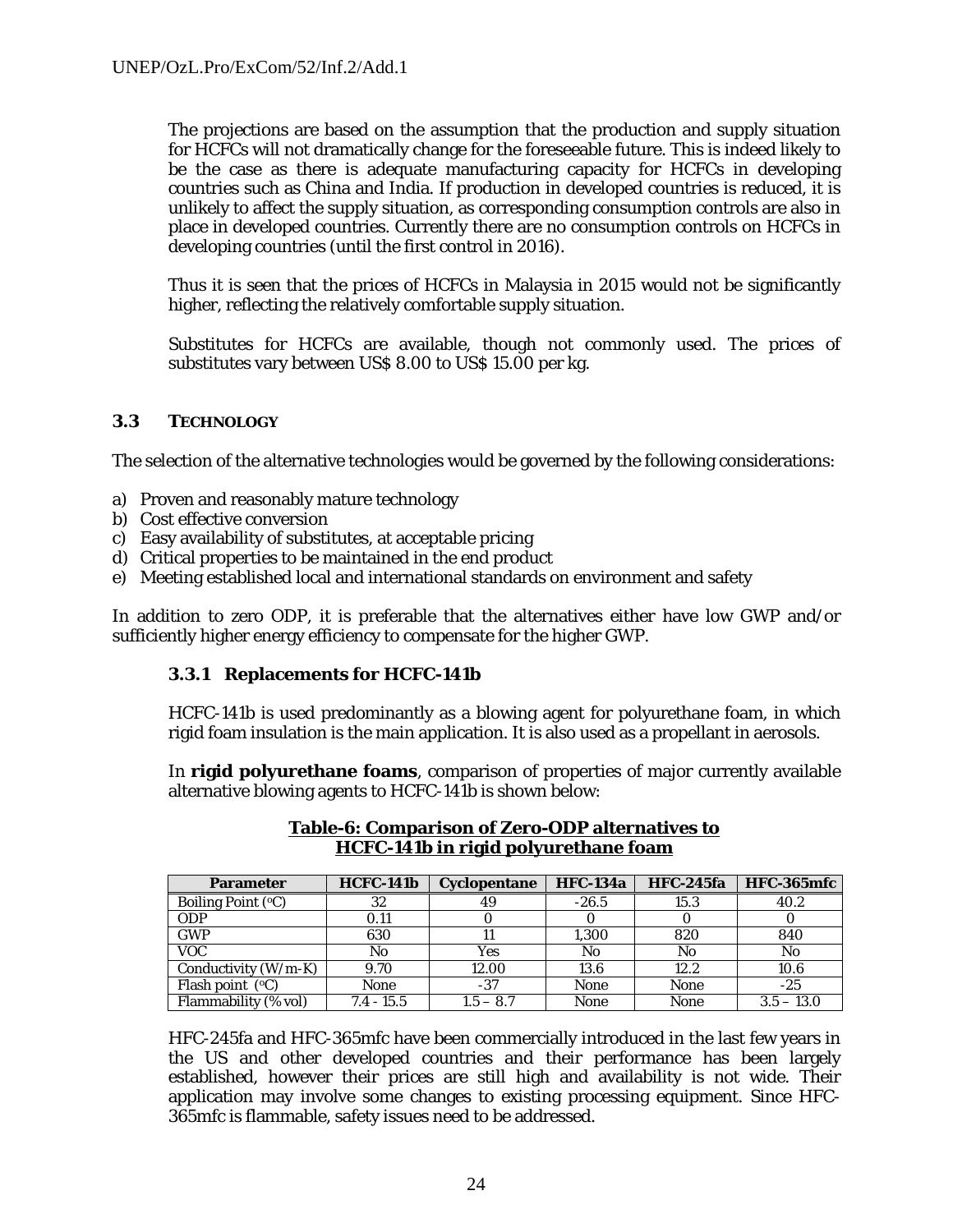Pentane isomers including Cyclopentane are in commercial use, however, due to their flammability, their use is limited to high-volume applications in organized sectors, where additional challenges and costs for safety can be more effectively managed.

HFC-134a is not popularly applied in rigid polyurethane foams, where thermal conductivity is a critical property, due to its relatively lower insulation performance and also its poor miscibility with polyols.

Recent commercial introduction of additional organic chemicals (Methylal, Methyl Formate) as blowing agents for in rigid polyurethane foam systems has generated interest. While field validation of these technologies continues, safety issues resulting from their flammability need to be addressed.

In **integral skin polyurethane foams**, alternatives to HCFC-141b include water/ $CO<sub>2</sub>$ blown systems, as well as HFC-134a, both of which have been commercially applied for the last few years.

#### **3.3.2 Replacements for HCFC-22**

HCFC-22 is primarily used as a refrigerant in refrigeration and air conditioning systems.

In general, pure fluid alternatives are preferred, as they tend to provide stable and predictable performance, more efficient heat transfer, avoid temperature glides in the evaporator and have relatively less issues from leakage. On the other hand, blends can be better optimized for performance, but are accompanied by less efficient heat transfer, evaporator temperature glide and leakage issues.

#### New Equipment

Table-7 below shows available alternative technologies to HCFC-22 for new equipment.

| <b>Substance</b> | <b>GWP</b> | <b>Application</b>                                                                                                 | <b>Remark</b>                                                                                                                    |
|------------------|------------|--------------------------------------------------------------------------------------------------------------------|----------------------------------------------------------------------------------------------------------------------------------|
| Hydrocarbons     | $\Omega$   | Small-capacity domestic<br>and<br>commercial refrigeration equipment                                               | <b>Flammability issues</b>                                                                                                       |
| Ammonia          | $\Omega$   | Industrial refrigeration and process<br>chillers                                                                   | <b>Flammability and toxicity issues</b>                                                                                          |
| CO <sub>2</sub>  | $\Omega$   | Supermarket<br>in<br>refrigeration<br>a<br>secondary loop and in stationary and<br>mobile air conditioning systems | Major redesign of system components<br>needed.                                                                                   |
| <b>HFC-134a</b>  | 1,300      | Domestic and commercial refrigeration,<br>medium temperature applications                                          | Not efficient in low-temperature<br>systems. Needs synthetic lubricants                                                          |
| <b>R-407C</b>    | 1,520      | <b>Most applications</b>                                                                                           | Properties closely match HCFC-22<br>Temperature glide,<br>synthetic<br>lubricants needed, slightly<br>less<br>efficient than R22 |
| <b>R-410A</b>    | 1,710      | <b>Most applications</b>                                                                                           | Higher pressures, better cooling<br>capacity, low temperature glide, high<br>GWP, synthetic lubricants needed                    |
| $R-404A$         | 3.260      | Low temperature applications                                                                                       | High GWP, less efficient at medium<br>temperatures, synthetic lubricants<br>needed                                               |

#### **Table-7: Select Zero-ODP Alternatives to HCFC-22 in New Equipment**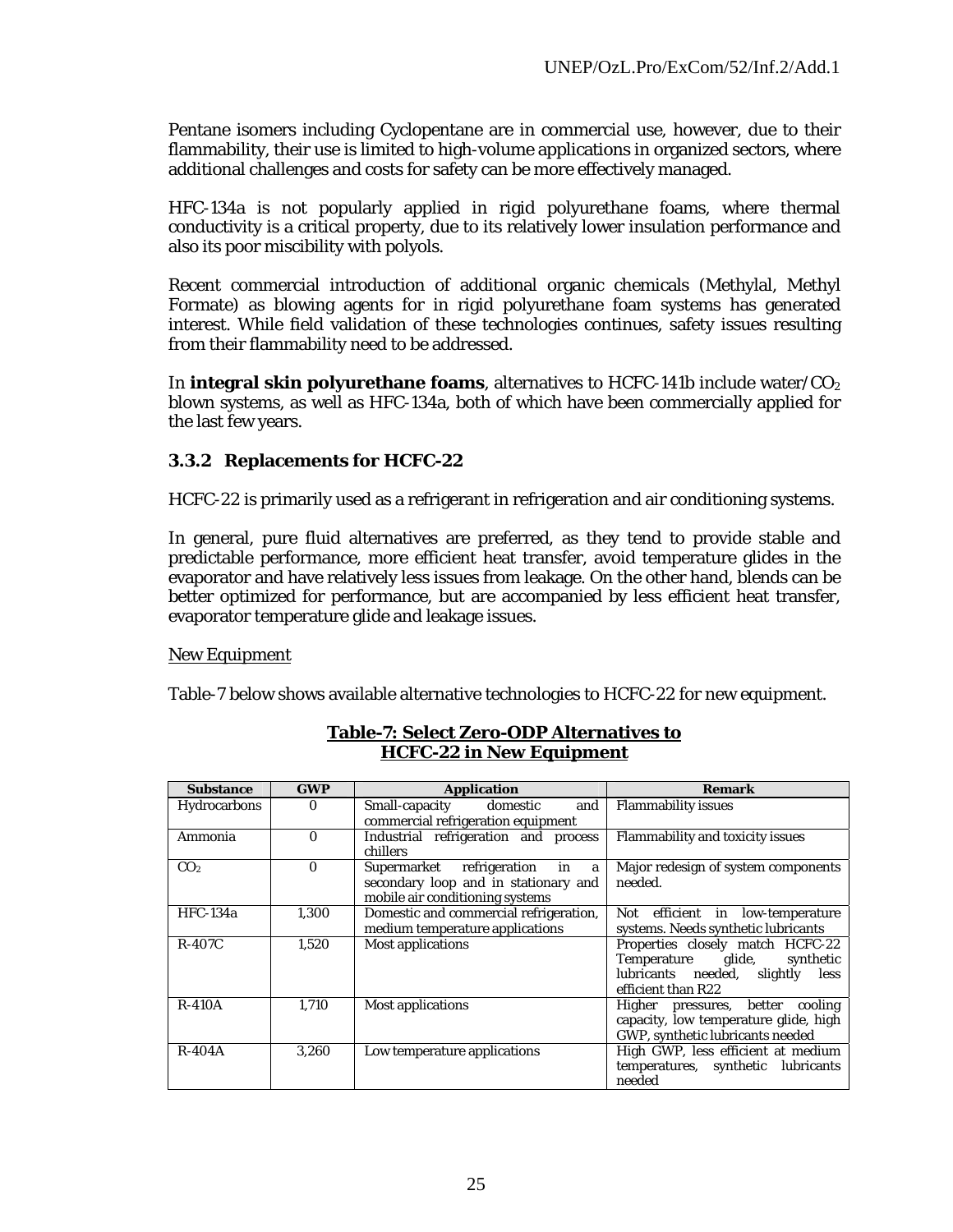## Existing Equipment

For replacement of HCFC-22 in existing systems, the main considerations are compatibility with the lubricant, performance and ease of retrofitting. Table-8 below shows the available technologies for replacing HCFC-22 in existing systems as drop-in replacements:

| <b>Substance</b>    | <b>GWP</b> | <b>Application</b>                       | Remark                                               |
|---------------------|------------|------------------------------------------|------------------------------------------------------|
| <b>Hydrocarbons</b> | $\Omega$   | commercial<br>Small-capacity             | <b>Flammability issues</b>                           |
|                     |            | refrigeration equipment                  |                                                      |
| <b>R-417A</b>       | 1,950      | Residential<br>air<br>commercial<br>and  | Slightly less efficient than R22, High               |
|                     |            | conditioning<br>commercial<br>and        | temperature glide, high GWP, compatible              |
|                     |            | refrigeration                            | with mineral oil                                     |
| $R-422D$            | 2,290      | medium<br>and<br>temperature<br>Low      | About 5% less cooling capacity, lower                |
|                     |            | commercial refrigeration, water chillers | discharge temperature and comparable                 |
|                     |            |                                          | efficiency with R22, high GWP, compatible            |
|                     |            |                                          | with mineral oil                                     |
| $R-424A$            | NA.        | <b>Most applications</b>                 | R <sub>22</sub> .<br>performance<br>Comparable<br>to |
| $(RS-44)$           |            |                                          | compatible with mineral oil,<br>lower                |
|                     |            |                                          | discharge temperatures than R22                      |

#### **Table-8: Select Zero-ODP Alternatives to HCFC-22 in Existing Equipment**

Most of the blends described have been recently introduced in the past 1-4 years. While being commercially available, their prices are still quite high and supplies are not predictable at present. It is expected that the prices and availability would improve as the demand for HCFC-22 replacements gathers more momentum.

#### **3.4 ENVIRONMENTAL IMPACT**

Table-9 below shows the impact of HCFC-141b and HCFC-22 consumption in Malaysia between 2005 and 2015, in terms of ODP and GWP. It can be seen that unconstrained demand would increase ozone depletion by 102.42 ODP tonnes and increase global warming by 2,447,160 tonnes/tonne CO2 by 2015.

|              |            |            | <b>Impact 2005</b> |            |             | Impact 2015   |            |             |
|--------------|------------|------------|--------------------|------------|-------------|---------------|------------|-------------|
| <b>HCFC</b>  | <b>ODP</b> | <b>GWP</b> | <b>Demand</b>      | <b>ODP</b> | <b>GWP</b>  | <b>Demand</b> | <b>ODP</b> | <b>GWP</b>  |
|              |            |            |                    |            | (MT/MT CO2) |               |            | (MT/MT CO2) |
| $HCFC-141b$  | 0.11       | 630        | 1,007              | 110.77     | 634,410     | 1.476         | 162.36     | 929,880     |
| $HCFC-22$    | 0.056      | .780       | 4,553              | 254.97     | 8,104,340   | 6.675         | 373.80     | 11,881,500  |
| <b>Total</b> |            |            | 5.560              | 365.74     | 8,738,750   | 8.151         | 536.16     | 12,811,380  |

**Table-9: Environmental Impact of HCFC Consumption by 2015**

The above figures do not account for the GWP of substitutes to HCFCs. The atmospheric lifetimes for HCFCs and their substitutes are also not considered.

From the above it is clear that unconstrained demand of HCFCs until 2015 would increase ozone depletion and global warming by about 28% by 2015, thus resulting in significant environmental impacts.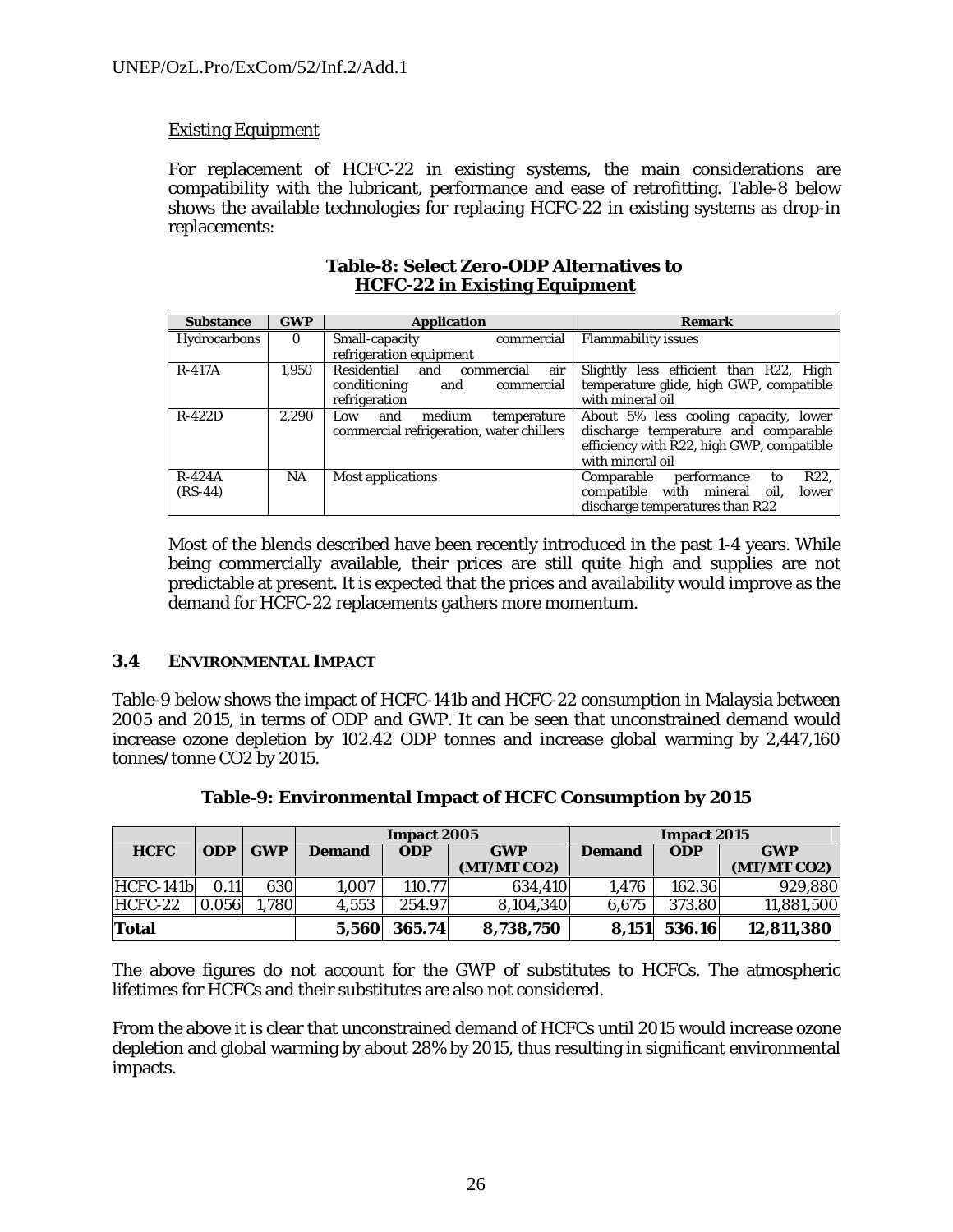## **3.5 COMPLIANCE CHALLENGES AND OPPORTUNITIES**

The major challenges, which are foreseen as constraints for early conversion from HCFCs to alternatives, are as below:

- Relatively adequate supply of HCFCs at reasonable prices until 2015
- High cost and inadequate availability of alternatives
- Inadequate technical and financial capacity to manage the transition
- Lack of awareness on the impending HCFC controls and available alternatives, as well as their impact on processes, practices and the environment.

The opportunities to meet the compliance requirements are as below:

- Experience gained and lessons learnt in phasing out CFCs
- Infrastructures established for managing CFC phase-out can be partially applied towards achieving HCFC reductions
- Technical and financial assistance for managing the transition from HCFCs to substitutes

## **3.6 POTENTIAL COMPLIANCE MEASURES**

The potential interventions that would assist in meeting with the next control milestone for HCFCs under the Montreal Protocol, i.e., the freeze in consumption at 2015 levels by 2016, are as below:

- Preparation of a comprehensive strategy and action plan for compliance with the freeze in HCFC consumption from 2016 and progressive reductions thereafter. Such a strategy and action plan could include and prioritize identification of sectors and applications where HCFC demand can be cost-effectively reduced at an early date by implementing technology conversions, best practices, conservation, etc. Existing infrastructures created for reducing CFC demand could be appropriately supplemented for reducing HCFC demand, through additional equipment inputs and investments, technical assistance, training, capacitybuilding, etc. In addition, use of drop-in substitutes could be promoted to reduce HCFC demand at end-users installations.
- Intensive awareness programmes incorporating compliance obligations, information dissemination on alternative technologies, networking and information exchange and technical assistance, would be needed to sensitize stakeholders on the importance of taking early actions that would ensure compliance
- It would be crucial to ensure that adequate technical assistance and training is provided to stakeholders in the government and industry, to make informed decisions and choices about HCFC reductions and HCFC management.

The incremental costs involved in implementing these compliance measures would need to be adequately funded under the existing Montreal Protocol mechanisms, so that these costs are not a burden on the consumers and industry.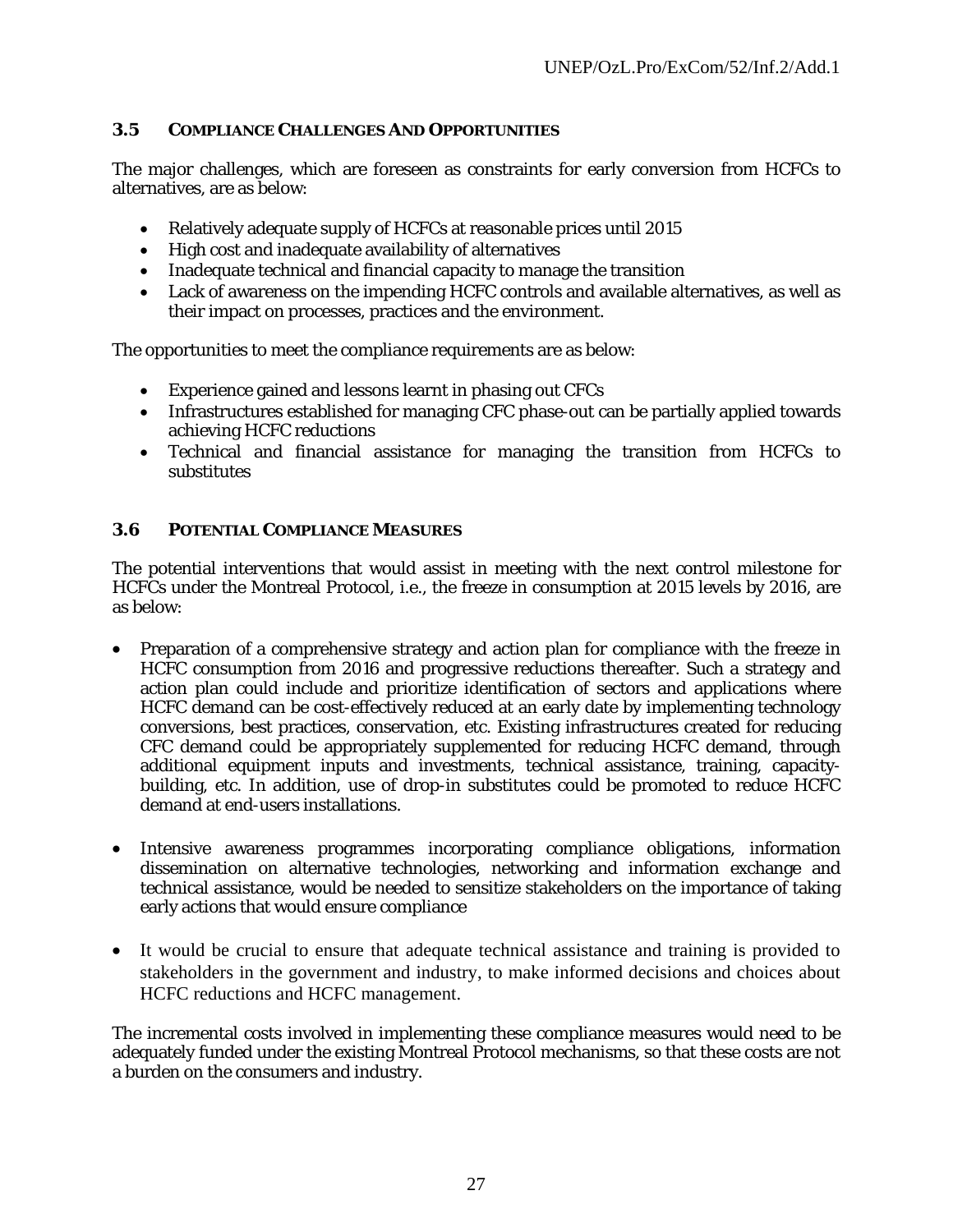#### **3.7 SUMMARY AND CONCLUSIONS**

In Malaysia, HCFC-22 and HCFC-141b are the predominant HCFCs used, in the Foams and Refrigeration & Air Conditioning sectors. HCFC-141b is used as a blowing agent for rigid polyurethane foams and HCFC-22 is used as a refrigerant for refrigeration and air conditioning systems.

Malaysia's consumption of HCFCs increased from 4,321 metric tonnes in 1998 to 5,635 metric tonnes in 2005, signifying an average annual growth rate of about 3.9%. Assuming that this annual growth rate of 3.9% continues from 2006 to 2015, the unconstrained HCFC consumption in Malaysia is expected to reach 8,261 metric tonnes by 2015, leading to additional environmental impacts through ozone depletion and global warming.

It appears that the availability and costs of HCFCs would remain favourable for the next few years. This is seen as one of the potential barriers for compliance with the 2016 freeze in consumption. Potential replacements for HCFCs include hydrocarbons and HFCs/HFC blends. Their availability and techno economic feasibility are not yet favourably established for wider use. Lack of information and awareness about alternatives is another barrier for their application. Lessons learnt and experience gained during implementation of the CFC phase-out, as well as application of the structures established therein towards effecting reductions in HCFC use, are considered opportunities for addressing compliance requirements.

Potential compliance measures include preparation of a national strategy and action plan for meeting the 2016 freeze in consumption and also for future management of HCFCs, reducing dependence on HCFCs in the interim where alternatives can be more easily applied, creating awareness and disseminating information on the 2016 freeze obligations and alternative technologies and providing technical assistance and training to stakeholders for making informed decisions on the transition.

Malaysia expects the incremental costs of compliance to be met under the mechanisms of the Montreal Protocol.